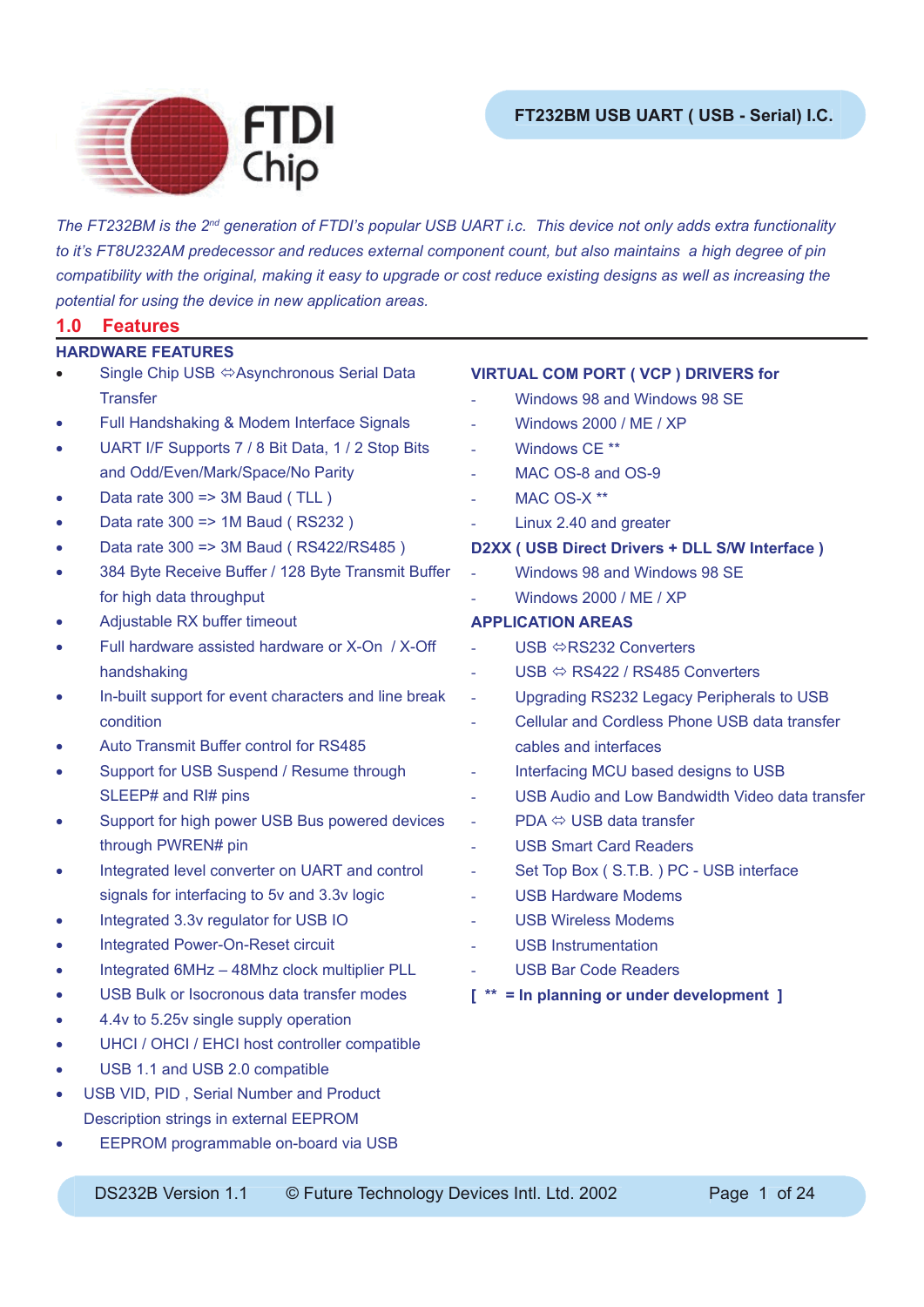## **2.0 Enhancements**

*This section summarises the enhancements of the 2nd generation device compared to it's FT8U232AM predecessor. For further details, consult the device pin-out description and functional descriptions.*

- **Integrated Power-On-Reset ( POR ) Circuit** The device now incorporates an internal POR function. The existing RESET# pin is maintained in order to allow external logic to reset the device where required, however for many applications this pin can now be either left N/C or hard wired to VCC. In addition, a new reset output pin ( RSTO# ) is provided in order to allow the new POR circuit to provide a stable reset to external MCU and other devices. RSTO# was the TEST pin on the previous generation of devices.
- **Integrated RCCLK Circuit**

In the previous devices, an external RC circuit was required to ensure that the oscillator and clock multiplier PLL frequency was stable prior to enabling the clock internal to the device. This circuit is now embedded on-chip – the pin assigned to this function is now designated as the TEST pin and should be tied to GND for normal operation.

## • **Integrated Level Converter on UART interface and control signals**

The previous devices would drive the UART and control signals at 5v CMOS logic levels. The new device has a separate VCC-IO pin allowing the device to directly interface to 3.3v and other logic families without the need for external level converter i.c.'s

- **Improved Power Management control for USB Bus Powered, high current devices** The previous devices had a USBEN pin, which became active when the device was enumerated by USB. To provide power control, this signal had to be externally gated with SLEEP# and RESET#. This gating is now done on-chip - USBEN has now been replaced with the new PWREN# signal which can be used to directly drive a transistor or P-Channel MOSFET in applications where power switching of external circuitry is required. A new EEPROM based option makes the device pull gently down it's UART interface lines when the power is shut off ( PWREN# is High ). In this mode, any residual voltage on external circuitry is bled to GND when power is removed thus ensuring that external circuitry controlled by PWREN# resets reliably when power is restored.
- **Lower Suspend Current**

Integration of RCCLK within the device and internal design improvements reduce the suspend current of the FT232BM to under 200uA ( excluding the 1.5k pull-up on USB DP ) in USB suspend mode. This allows greater margin for peripherals to meet the USB Suspend current limit of 500uA.

• **Support for USB Isocronous Transfers** Whilst USB Bulk transfer is usually the best choice for data transfer, the scheduling time of the data is not guaranteed. For applications where scheduling latency takes priority over data integrity such as transferring audio and low bandwidth video data, the new device now offers an option of USB Isocronous transfer via an option bit in the EEPROM.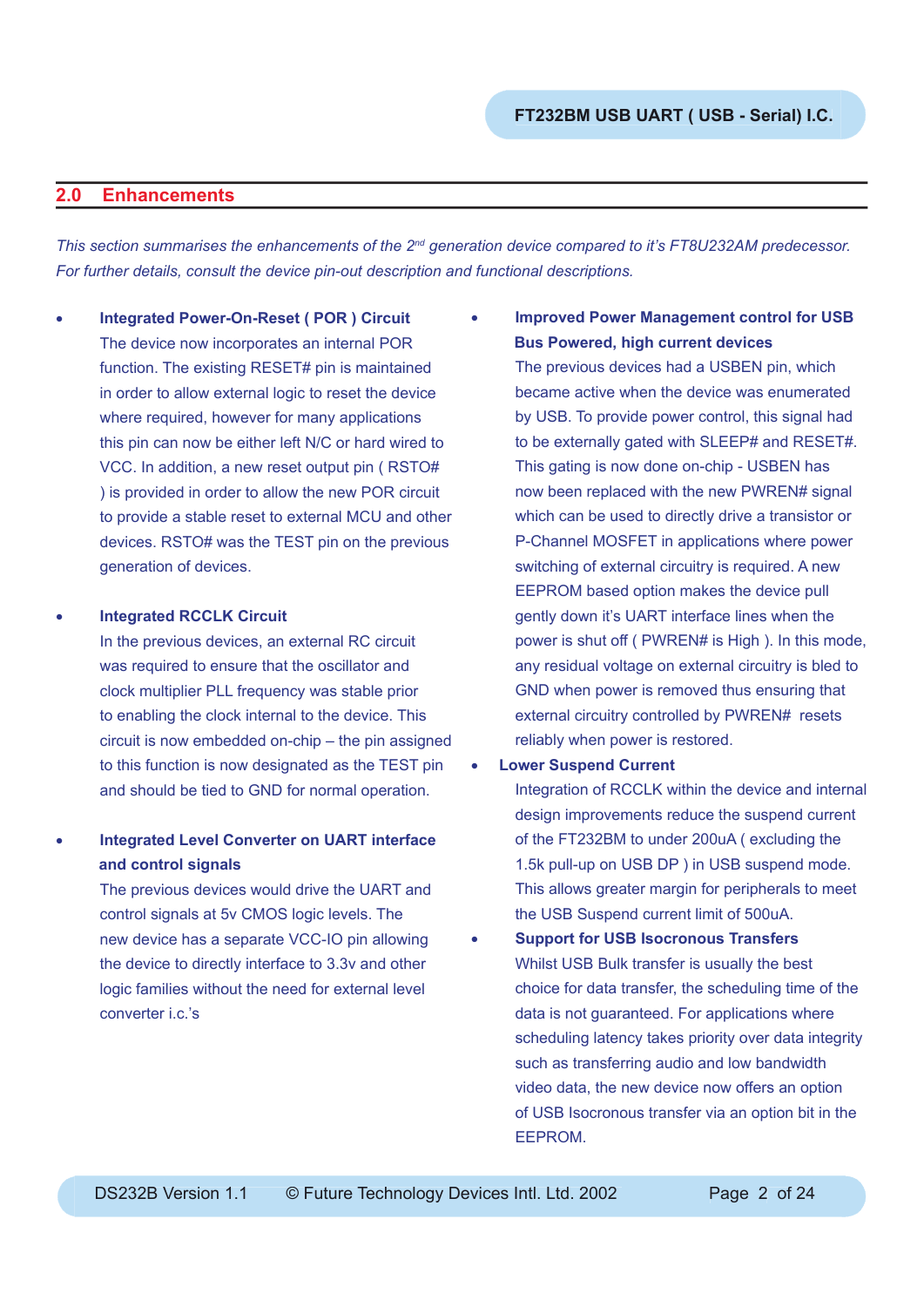## • **Programmable Receive Buffer Timeout** In the previous device, the receive buffer timeout used to flush remaining data from the receive buffer was fixed at 16ms timeout. This timeout is now programmable over USB in 1ms increments from 1ms to 255ms, thus allowing the device to be better optimised for protocols requiring faster response times from short data packets.

#### **TXDEN Timing fix**

TXDEN timing has now been fixed to remove the external delay that was previously required for RS485 applications at high baud rates. TXDEN now works correctly during a transmit send-break condition.

#### • **Relaxed VCC Decoupling**

The 2<sup>nd</sup> generation devices now incorporate a level of on-chip VCC decoupling. Though this does not eliminate the need for external decoupling capacitors, it significantly improves the ease of pcb design requirements to meet FCC,CE and other EMI related specifications.

## • **Improved PreScaler Granularity**

The previous version of the Prescaler supported division by ( $n + 0$ ), ( $n + 0.125$ ), ( $n + 0.25$ ) and  $(n + 0.5)$  where n is an integer between 2 and 16,384 ( $2^{14}$ ). To this we have added ( $n + 0.375$ ), ( $n + 0.625$ ), ( $n + 0.75$ ) and ( $n + 0.875$ ) which can be used to improve the accuracy of some baud rates and generate new baud rates which were previously impossible ( especially with higher baud rates ).

#### **Bit Bang Mode**

The 2<sup>nd</sup> generation device has a new option referred to as "Bit Bang" mode. In Bit Bang mode, the eight UART interface control lines can be switched between UART interface mode and an 8-bit Parallel IO port. Data packets can be sent to the device and they will be sequentially sent to the interface at a rate controlled by the prescaler setting. As well as allowing the device to be used stand-alone as a general purpose IO controller for example controlling lights, relays and switches, some other interesting possibilities exist. For instance, it may be possible to connect the device to an SRAM configurable FPGA as supplied by vendors such as Altera and Xilinx. The FPGA device would normally be un-configured (i.e. have no defined function ) at power-up. Application software on the PC could use Bit Bang Mode to download configuration data to the FPGA which would define it's hardware function, then after the FPGA device is configured the FT232BM can switch back into UART interface mode to allow the programmed FPGA device to communicate with the PC over USB. This approach allows a customer to create a "generic" USB peripheral who's hardware function can be defined under control of the application software. The FPGA based hardware can be easily upgraded or totally changed simply by changing the FPGA configuration data file. Application notes, software and development modules for this application area will be available from FTDI and other 3rd parties.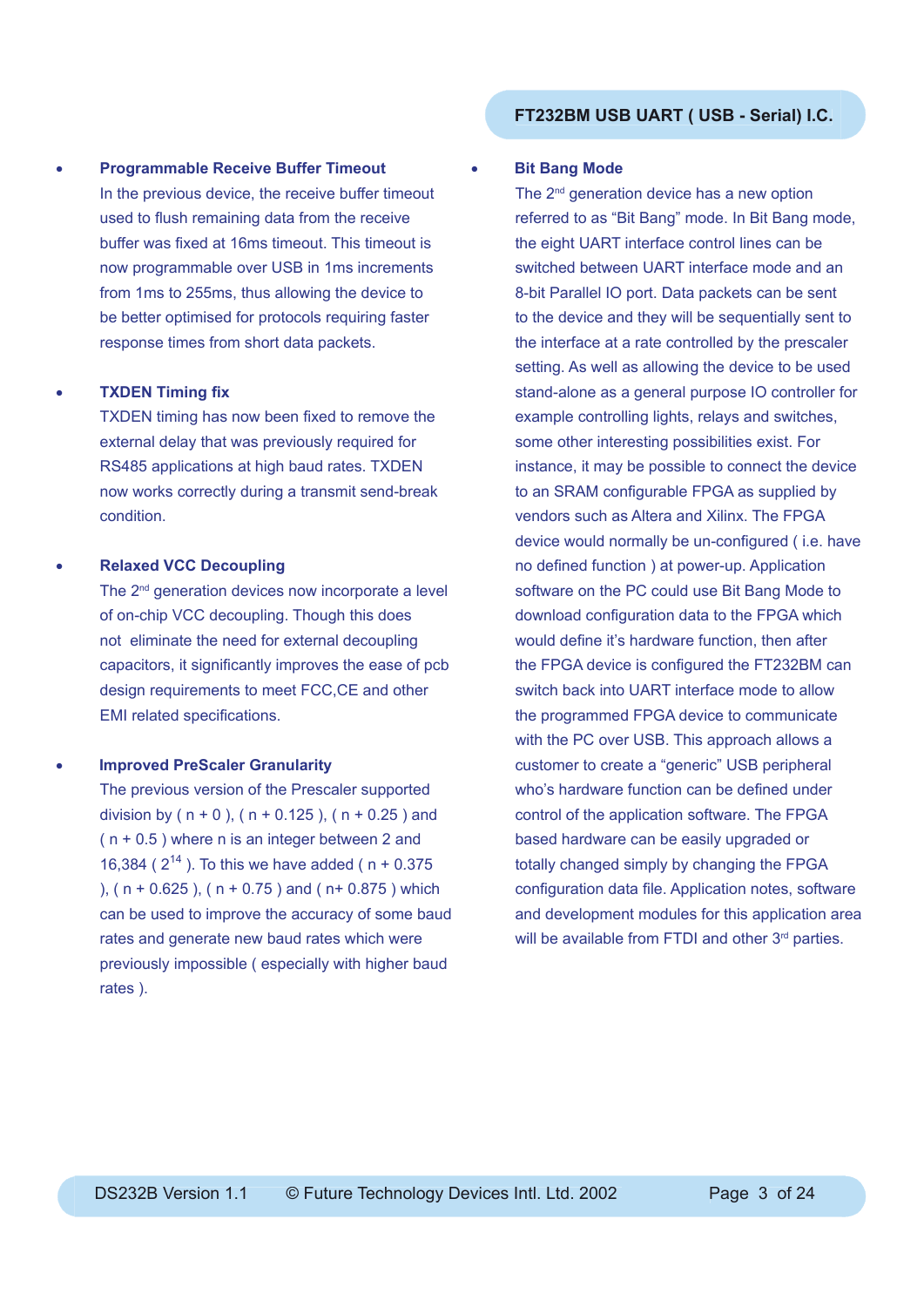#### • **PreScaler Divide By 1 Fix**

The previous device had a problem when the integer part of the divisor was set to 1. In the 2<sup>nd</sup> generation device setting the prescaler value to 1 gives a baud rate of 2 million baud and setting it to zero gives a baud rate of 3 million baud. Noninteger division is not supported with divisor values of  $0$  and  $1$ .

#### • **Less External Support Components**

As well as eliminating the RCCLK RC network, and for most applications the need for an external reset circuit, we have also eliminated the requirement for a 100k pull-up on EECS to select 6MHz operation. When the FT232BM is being used without the configuration EEPROM, EECS, EESK and EEDATA can now be left n/c. For circuits requiring a long reset time ( where the device is reset externally using a reset generator i.c., or reset is controlled by the IO port of a MCU, FPGA or ASIC device ) an external transistor circuit is no longer required as the 1k5 pull-up resistor on USB DP can be wired to the RESETO# pin instead of to 3.3v. Note : RESETO# drives out at 3.3v level, not at 5v VCC level. This is the preferred configuration for new designs. In some other configurations, RSTO# can be used to reset external logic / MCU circuitry.

• **Extended EEROM Support**

The previous generation of devices only supported EEPROM of type 93C46 ( 128 x 16 bit ). The new devices will also work with EEPROM type 93C56 ( 256 x 16 bit ) and 93C66 ( 512 x 16 bit ). The extra space is not used by the device, however it is available for use by other external MCU / logic whilst the FT232BM is being held in reset.

#### • **USB 2.0 ( full speed option )**

A new EEPROM based option allows the FT232BM to return a USB 2.0 device descriptor as opposed to USB 1.1. Note : The device would be a USB 2.0 Full Speed device ( 12Mb/s ) as opposed to a USB 2.0 High Speed device ( 480Mb/s ).

• **Multiple Device Support without EEPROM** When no EEPROM ( or a blank or invalid EEPROM ) is attached to the device, the FT232BM no longer gives a serial number as part of it's USB descriptor. This allows multiple devices to be simultaneously connected to the same PC. However, we still highly recommend that EEPROM is used, as without serial numbers a device can only be identified by which hub port in the USB tree it is connected to which can change if the end user re-plugs the device into a different port.

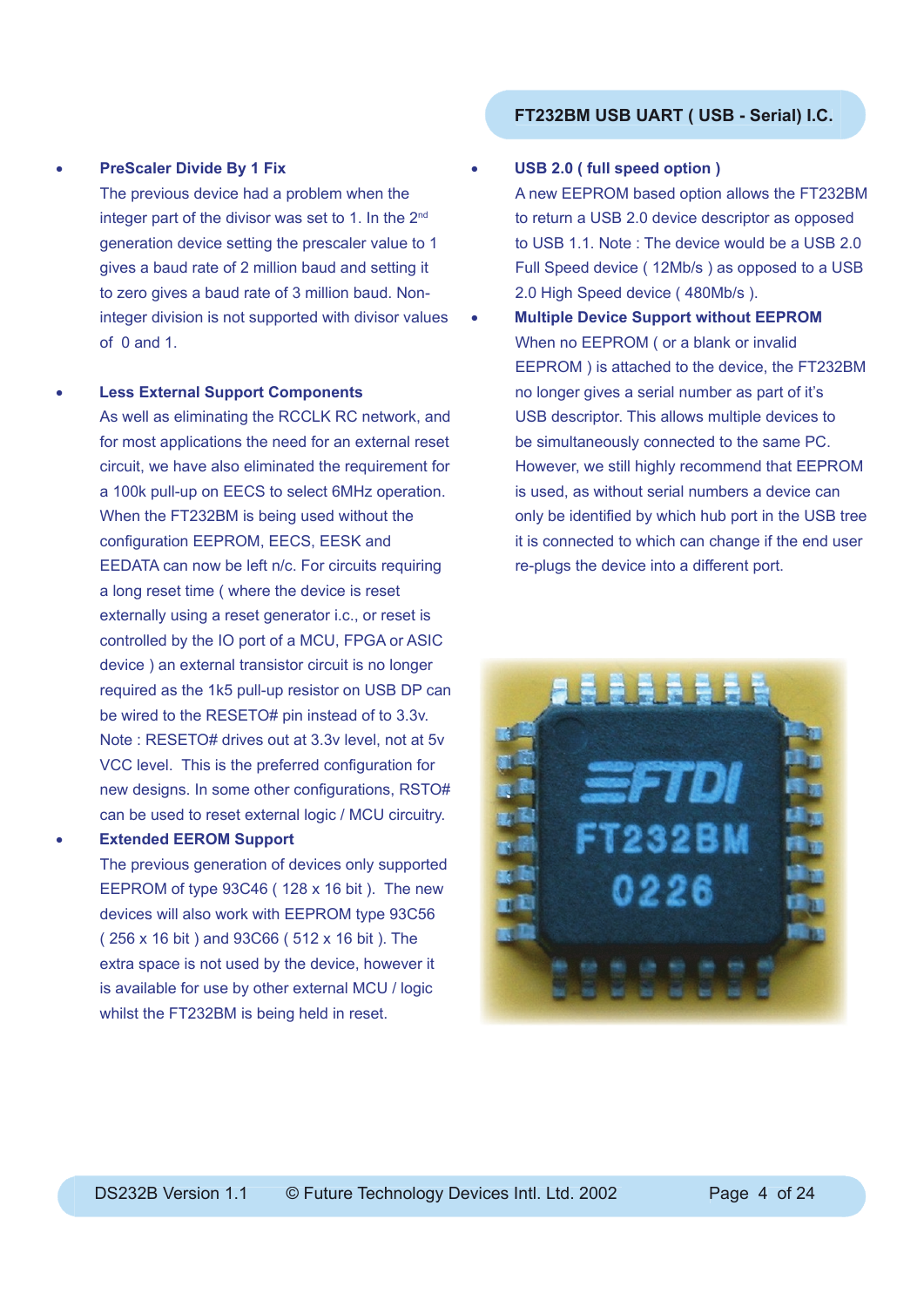

## **3.0 Block Diagram ( simplified )**

## **3.1 Functional Block Descriptions**

#### • **3.3V LDO Regulator**

The 3.3V LDO Regulator generates the 3.3 volt reference voltage for driving the USB transceiver cell output buffers. It requires an external decoupling capacitor to be attached to the 3V3OUT regulator output pin. It also provides 3.3v power to the RSTOUT# pin. The main function of this block is to power the USB Transceiver and the Reset Generator Cells rather than to power external logic. However, external circuitry requiring 3.3v nominal at a current of not greater than 5mA could also draw it's power from the 3V3OUT pin if required.

#### • **USB Transceiver**

The USB Transceiver Cell provides the USB 1.1 / USB 2.0 full-speed physical interface to the USB cable. The output drivers provide 3.3 volt level slew rate control signalling, whilst a differential receiver and two single ended receivers provide USB data in, SEO and USB Reset condition detection.

#### • **USB DPLL**

The USB DPLL cell locks on to the incoming NRZI USB data and provides separate recovered clock and data signals to the SIE block.

## • **6MHz Oscillator**

The 6MHz Oscillator cell generates a 6MHz reference clock input to the X8 Clock multiplier from an external 6MHz crystal or ceramic resonator.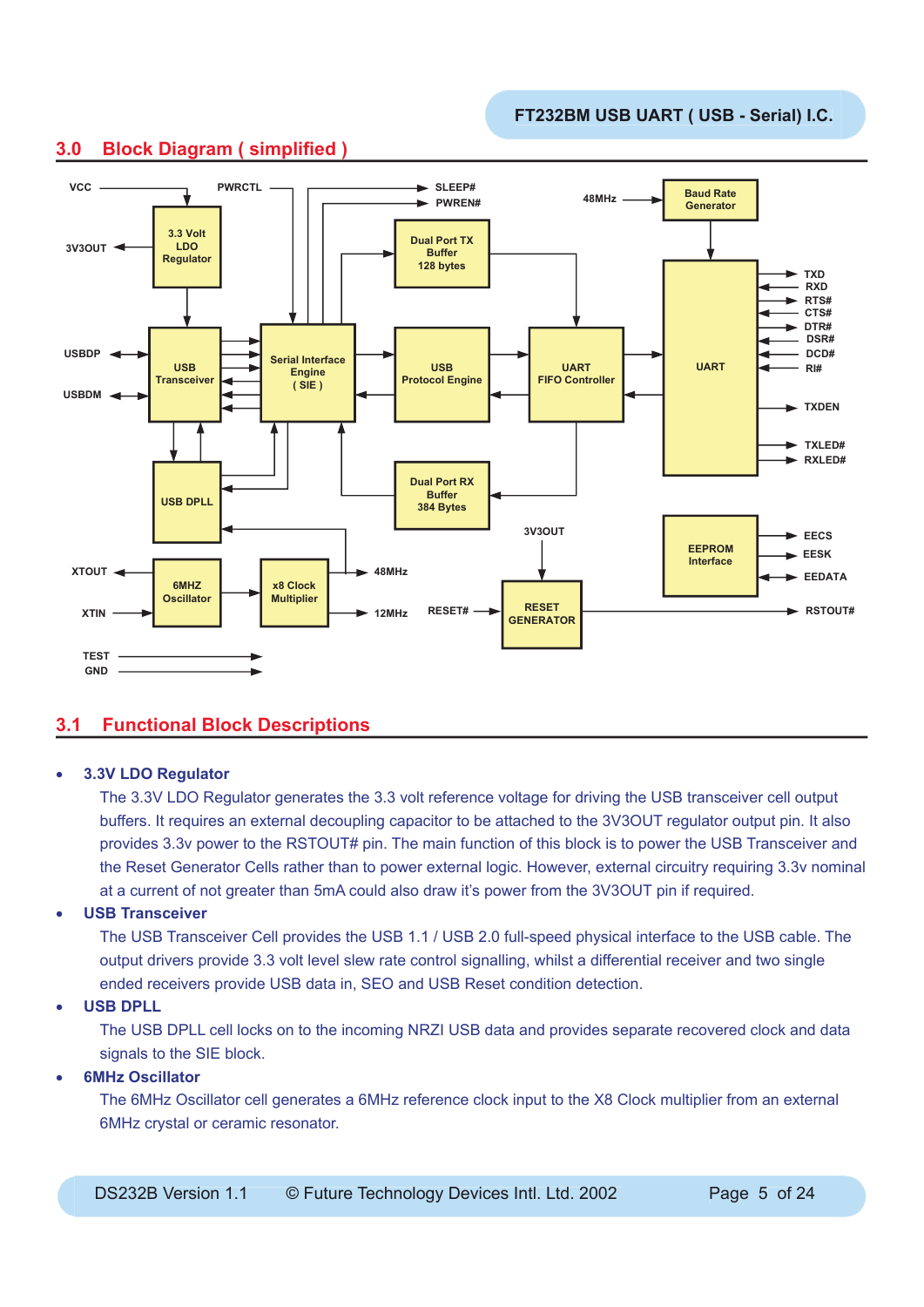#### • **x8 Clock Multiplier**

The x8 Clock Multiplier takes the 6MHz input from the Oscillator cell and generates a 12MHz reference clock for the SIE, USB Protocol Engine and UART FIFO controller blocks. It also generates a 48MHz reference clock for the USB DPPL and the Baud Rate Generator blocks.

#### • **Serial Interface Engine ( SIE )**

The Serial Interface Engine ( SIE ) block performs the Parallel to Serial and Serial to Parallel conversion of the USB data. In accordance to the USB 1.1 specification, it performs bit stuffing / un-stuffing and CRC5 / CRC16 generation / checking on the USB data stream.

#### • **USB Protocol Engine**

The USB Protocol Engine manages the data stream from the device USB control endpoint. It handles the low level USB protocol ( Chapter 9 ) requests generated by the USB host controller and the commands for controlling the functional parameters of the UART.

#### • **Dual Port TX Buffer ( 128 bytes )**

Data from the USB data out endpoint is stored in the Dual Port TX buffer and removed from the buffer to the UART transmit register under control of the UART FIFO controller.

#### • **Dual Port RX Buffer ( 384 bytes )**

Data from the UART receive register is stored in the Dual Port RX buffer prior to being removed by the SIE on a USB request for data from the device data in endpoint.

#### • **UART FIFO Controller**

The UART FIFO controller handles the transfer of data between the Dual Port RX and TX buffers and the UART transmit and receive registers.

#### • **UART**

The UART performs asynchronous 7 / 8 bit Parallel to Serial and Serial to Parallel conversion of the data on the RS232 ( RS422 and RS485 ) interface. Control signals supported by the UART include RTS, CTS, DSR , DTR, DCD and RI. The UART provides a transmitter enable control signal ( TXDEN ) to assist with interfacing to RS485 transceivers. The UART supports RTS/CTS, DSR/DTR and X-On/X-Off handshaking options. Handshaking, where required, is handled in hardware to ensure fast response times. The UART also supports the RS232 BREAK setting and detection conditions.

#### • **Baud Rate Generator**

The Baud Rate Generator provides a x16 clock input to the UART from the 48MHz reference clock and consists of a 14 bit prescaler and 3 register bits which provide fine tuning of the baud rate (used to divide by a number plus a fraction ). This determines the Baud Rate of the UART which is programmable from 183 baud to 3 million baud.

## • **RESET Generator**

The Reset Generator Cell provides a reliable power-on reset to the device internal circuitry on power up. An additional RESET# input and RSTOUT# output are provided to allow other devices to reset the FT232BM or the FT232BM to reset other devices respectively. During reset, RSTOUT# is high-impedance otherwise it drives out at the 3.3v provided by the onboard regulator. RSTOUT# can be used to control the 1k5 pull-up on USB DP directly where delayed USB enumeration is required. It can also be used to reset other devices. RSTOUT# will stay high-impedance for approximately 5ms after VCC has risen above 3.5y AND the device oscillator is running AND RESET# is high. RESET# should be tied to VCC unless it is a requirement to reset the device from external logic or an external reset generator i.c.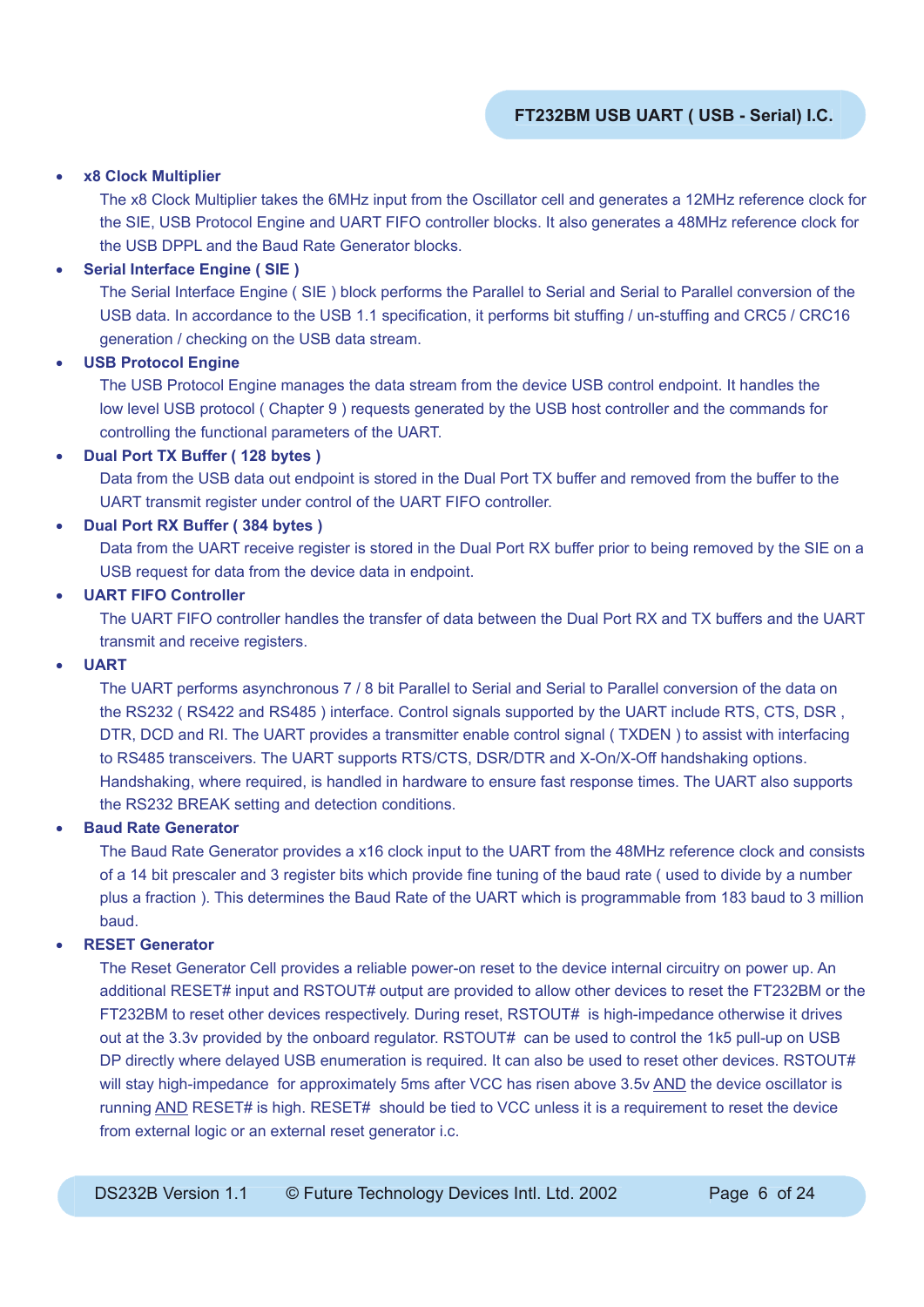#### • **EEPROM Interface**

Though the FT232BM will work without the optional EEPROM, an external 93C46 ( 93C56 or 93C66 ) EEPROM can be used to customise the USB VID, PID, Serial Number, Product Description Strings and Power Descriptor value of the FT232BM for OEM applications. The EEPROM is also required for applications where multiple FT232BM's are connected to a single PC as the drivers rely on a unique serial number for each device to bind a unique virtual COM port to each individual device. Other parameters controlled by the EEPROM include Remote Wake Up, Isochronous Transfer Mode, Soft Pull Down on Power-Off and USB 2.0 descriptor modes. The EEPROM should be a 16 bit wide configuration such as a MicroChip 93LC46B or equivalent capable of a 1Mb/s clock rate at VCC = 4.4v to 5.25v. The EEPROM is programmable-on board over USB using a utility available from FTDI's web site ( http://www.ftdichip.com ). This allows a blank part to be soldered onto the PCB and programmed as part of the manufacturing and test process.

If no EEPROM is connected ( or the EEPROM is blank ), the FT232BM will use it's built-in default VID, PID Product Description and Power Descriptor Value. In this case, the device will not have a serial number as part of the USB descriptor.

## **4.0 Device Pin-Out**

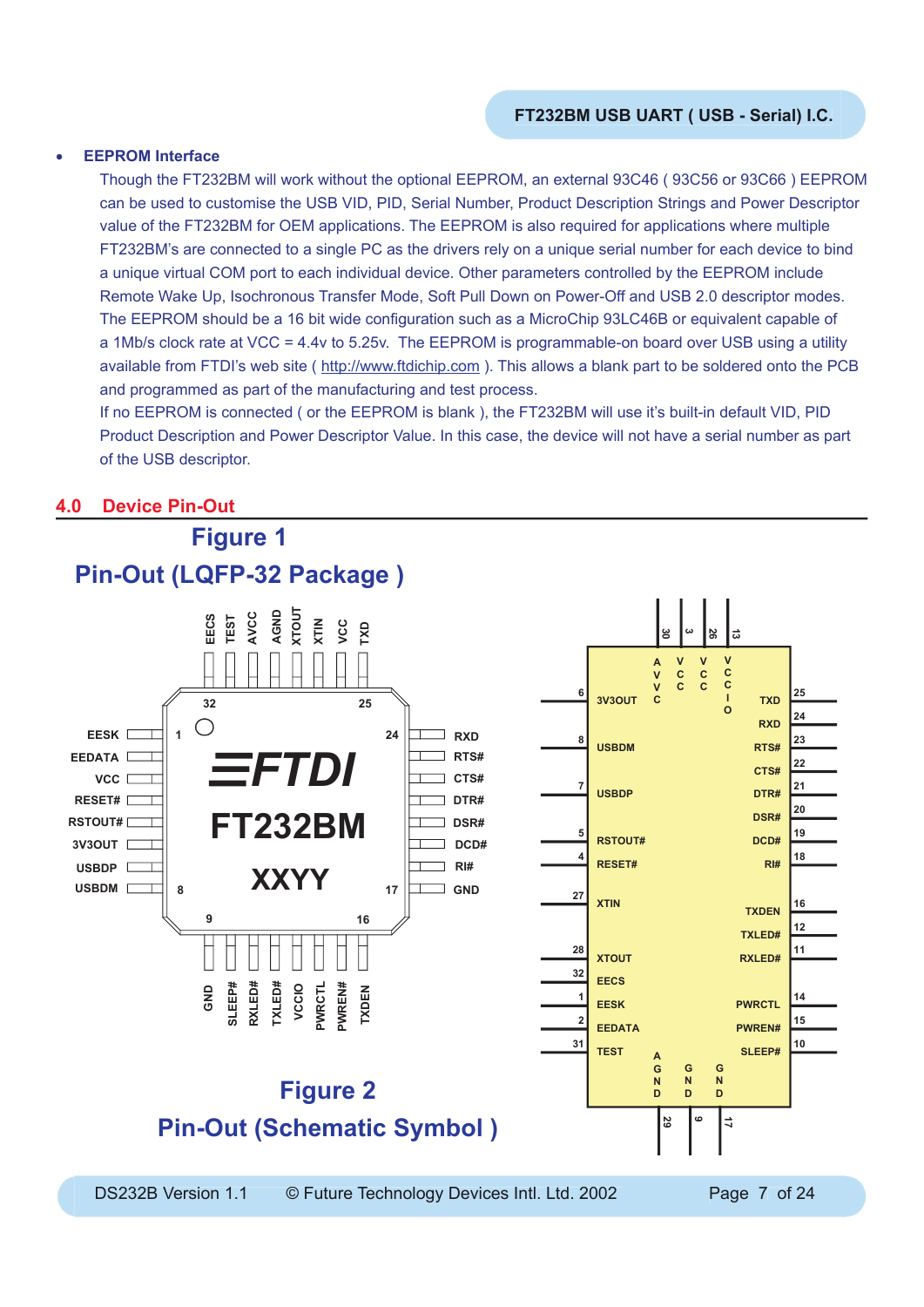## **4.1 Signal Descriptions**

## **Table 1 - FT232BM - PINOUT DESCRIPTION**

#### **UART INTERFACE GROUP**

| Pin# | <b>Signal</b>    | <b>Type</b> | <b>Description</b>                                                                                                                                                        |  |  |  |
|------|------------------|-------------|---------------------------------------------------------------------------------------------------------------------------------------------------------------------------|--|--|--|
| 25   | <b>TXD</b>       | <b>OUT</b>  | Transmit Asynchronous Data Output                                                                                                                                         |  |  |  |
| 24   | <b>RXD</b>       | IN          | Receive Asynchronous Data Input                                                                                                                                           |  |  |  |
| 23   | RTS#             | <b>OUT</b>  | Request To Send Control Output / Handshake signal                                                                                                                         |  |  |  |
| 22   | CTS#             | IN          | Clear To Send Control Input / Handshake signal                                                                                                                            |  |  |  |
| 21   | DTR#             | <b>OUT</b>  | Data Terminal Ready Control Output / Handshake signal                                                                                                                     |  |  |  |
| 20   | DSR#             | IN          | Data Set Ready Control Input / Handshake signal                                                                                                                           |  |  |  |
| 19   | DCD#             | IN          | Data Carrier Detect Control Input                                                                                                                                         |  |  |  |
| 18   | $R$ <sup>#</sup> | IN          | Ring Indicator Control Input. When the Remote Wakeup option is enabled in the<br>EEPROM, taking RI# low can be used to resume the PC USB Host controller<br>from suspend. |  |  |  |
| 16   | <b>TXDEN</b>     | <b>OUT</b>  | Enable Transmit Data for RS485                                                                                                                                            |  |  |  |

#### **USB INTERFACE GROUP**

| $P$ in# | <b>Sianal</b> | Type | <b>Description</b>                                                |
|---------|---------------|------|-------------------------------------------------------------------|
|         | <b>USBDP</b>  | 1/O  | USB Data Signal Plus (Requires 1.5k pull-up to 3V3OUT or RSTOUT#) |
|         | <b>USBDM</b>  | 1/O  | <b>USB Data Signal Minus</b>                                      |

#### **EEPROM INTERFACE GROUP**

| $P$ in# | <b>Signal</b> | <b>Type</b> | <b>Description</b>                                                                                                                                                                                                                    |
|---------|---------------|-------------|---------------------------------------------------------------------------------------------------------------------------------------------------------------------------------------------------------------------------------------|
| 32      | <b>FECS</b>   | I/O         | EEPROM – Chip Select. For 48MHz operation pull EECS to GND using a 10k<br>resistor. For 6MHz operation no resistor is required. Tri-State during device reset.                                                                        |
|         | <b>FESK</b>   | <b>OUT</b>  | Clock signal to EEPROM. Tri-State during device reset, else drives out.                                                                                                                                                               |
|         | <b>FEDATA</b> | I/O         | EEPROM - Data I/O Connect directly to Data-In of the EEPROM and to Data-<br>Out of the EEPROM via a 2k2 resistor. Also pull Data-Out of the EEPROM to<br>VCC via a 10k resistor for correct operation. Tri-State during device reset. |

#### **POWER CONTROL GROUP**

| $P$ in# | <b>Signal</b> | <b>Type</b> | <b>Description</b>                                                                                                                                                                                                                                                         |
|---------|---------------|-------------|----------------------------------------------------------------------------------------------------------------------------------------------------------------------------------------------------------------------------------------------------------------------------|
| 10      | SLEEP#        | <b>OUT</b>  | Goes Low during USB Suspend Mode. Typically used to power-down an external<br>TTL to RS232 level converter i.c. in USB -> RS232 converter designs.                                                                                                                         |
| 15      | PWREN#        | <b>OUT</b>  | Goes Low after the device is configured via USB, then high during USB suspend.<br>Can be used to control power to external logic using a P-Channel Logic Level<br>MOSFET switch. Enable the Interface Pull-Down Option in EEPROM when using<br>the PWREN# pin in this way. |
| 14      | <b>PWRCTL</b> | IN          | Bus Powered – Tie Low / Self Powered – Tie High                                                                                                                                                                                                                            |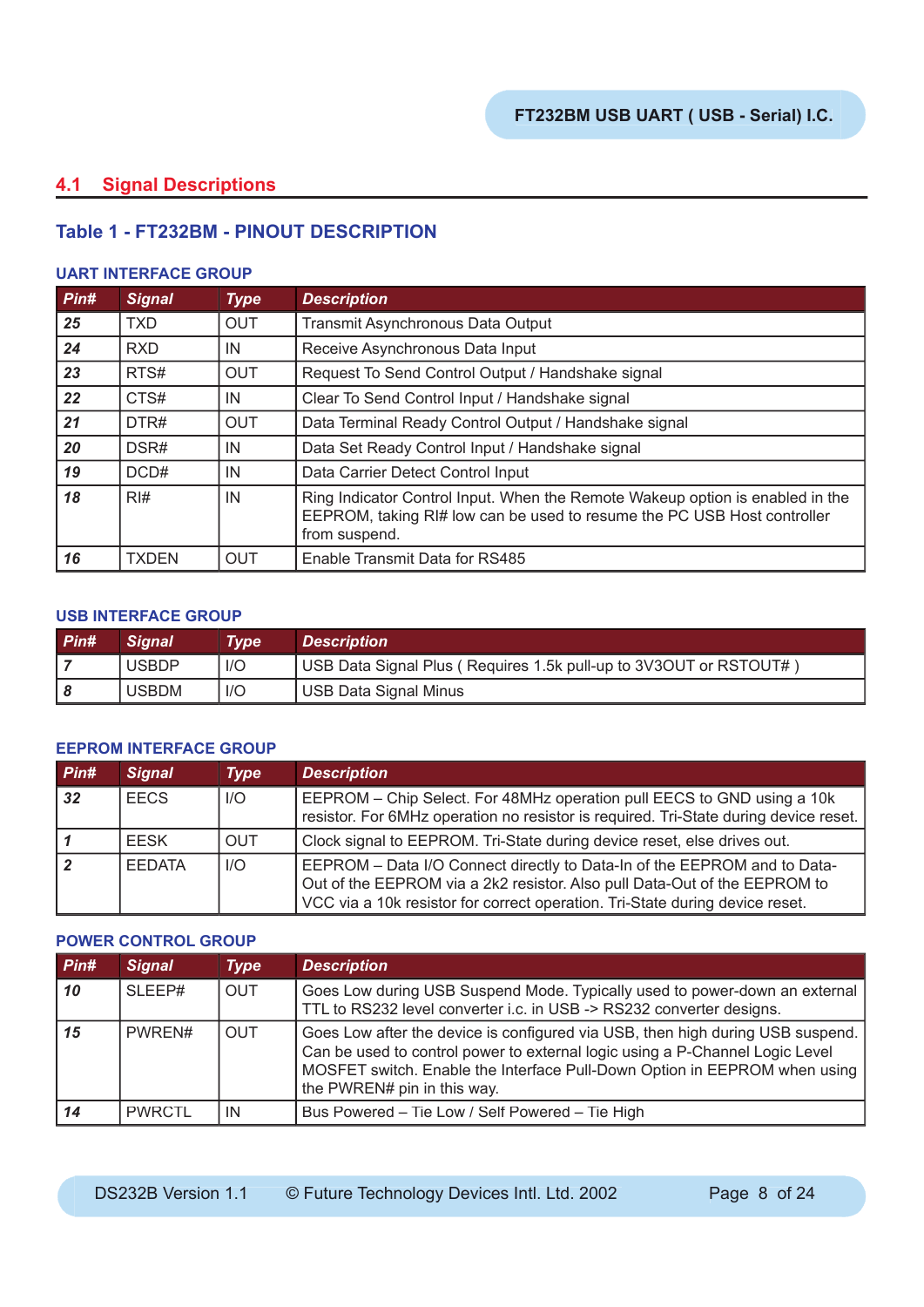#### **MISCELLANEOUS SIGNAL GROUP**

| Pin#             | <b>Signal</b> | <b>Type</b> | <b>Description</b>                                                                                                                                                                                                                                                                                                        |
|------------------|---------------|-------------|---------------------------------------------------------------------------------------------------------------------------------------------------------------------------------------------------------------------------------------------------------------------------------------------------------------------------|
| $\boldsymbol{4}$ | RESET#        | IN          | Can be used by an external device to reset the FT232BM. If not required, tie to<br>VCC.                                                                                                                                                                                                                                   |
| 5                | RSTOUT#       | <b>OUT</b>  | Output of the internal Reset Generator. Stays high impedance for $\sim$ 2ms after<br>VCC > 3.5v and the internal clock starts up, then clamps it's output to the 3.3v<br>output of the internal regulator. Taking RESET# low will also force RSTOUT# to<br>go high impedance. RSTOUT# is NOT affected by a USB Bus Reset. |
| 12               | TXLED#        | O.C.        | LED Drive - Pulses Low when Transmitting Data via USB                                                                                                                                                                                                                                                                     |
| 11               | RXLED#        | O.C.        | LED Drive - Pulses Low when Receiving Data via USB                                                                                                                                                                                                                                                                        |
| 27               | <b>XTIN</b>   | IN          | Input to 6MHz Crystal Oscillator Cell. This pin can also be driven by an external<br>6MHz clock if required. Note: Switching threshold of this pin is VCC/2, so if<br>driving from an external source, the source must be driving at 5V CMOS level or<br>a.c. coupled to centre around VCC/2.                             |
| 28               | <b>XTOUT</b>  | <b>OUT</b>  | Output from 6MHz Crystal Oscillator Cell. XTOUT stops oscillating during USB<br>suspend, so take care if using this signal to clock external logic.                                                                                                                                                                       |
| 31               | <b>TEST</b>   | IN          | Puts device in i.c. test mode – must be tied to GND for normal operation.                                                                                                                                                                                                                                                 |

#### **POWER AND GND GROUP**

| Pin# | <b>Signal</b> | <b>Type</b> | <b>Description</b>                                                                                                                                                                                                                                                                                                                                                                               |
|------|---------------|-------------|--------------------------------------------------------------------------------------------------------------------------------------------------------------------------------------------------------------------------------------------------------------------------------------------------------------------------------------------------------------------------------------------------|
| 6    | 3V3OUT        | <b>OUT</b>  | 3.3 volt Output from the integrated L.D.O. regulator This pin should be decoupled<br>to GND using a 33nF ceramic capacitor in close proximity to the device pin. It's<br>prime purpose is to provide the internal 3.3v supply to the USB transceiver cell<br>and the RSTOUT# pin. A small amount of current ( $\le$ 5mA) can be drawn from<br>this pin to power external 3.3v logic if required. |
| 3,26 | <b>VCC</b>    | <b>PWR</b>  | +4.4 volt to +5.25 volt VCC to the device core, LDO and and none-UART<br>interface pins.                                                                                                                                                                                                                                                                                                         |
| 13   | <b>VCCIO</b>  | <b>PWR</b>  | +3.0 volt to +5.25 volt VCC to the UART interface pins $1012$ , $1416$ and $1825$ .<br>When interfacing with 3.3v external logic connect VCCIO to the 3.3v supply of<br>the external logic, otherwise connect to VCC to drive out at 5v CMOS level.                                                                                                                                              |
| 9,17 | <b>GND</b>    | <b>PWR</b>  | Device- Ground Supply Pins                                                                                                                                                                                                                                                                                                                                                                       |
| 30   | <b>AVCC</b>   | <b>PWR</b>  | Device - Analog Power Supply for the internal x8 clock multiplier                                                                                                                                                                                                                                                                                                                                |
| 29   | <b>AGND</b>   | <b>PWR</b>  | Device - Analog Ground Supply for the internal x8 clock multiplier                                                                                                                                                                                                                                                                                                                               |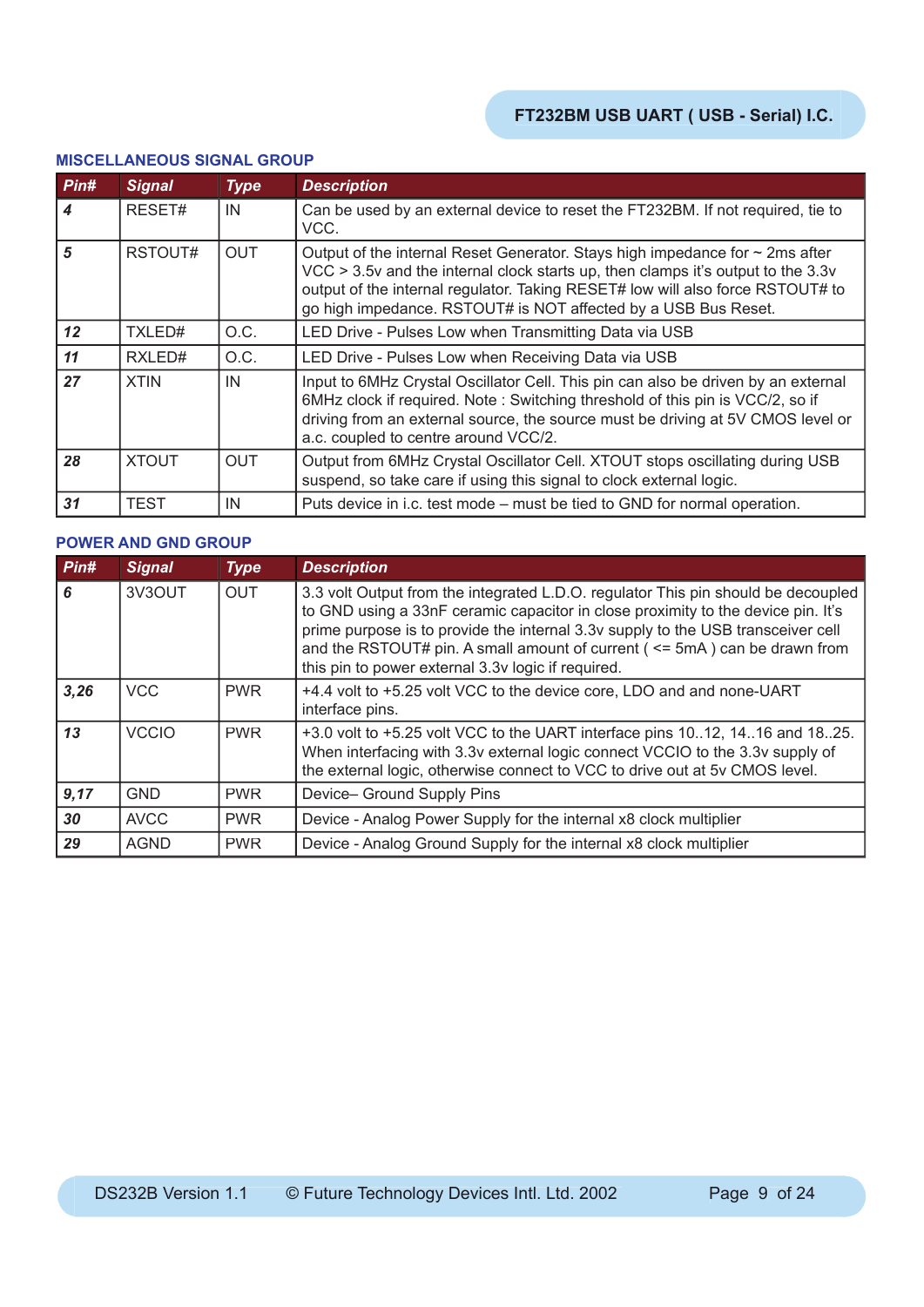## **5.0 Package Outline**

## **Figure 3 – 32 LD LQFP Package Dimensions**



The FT232BM is supplied in a 32 LD LQFP package as standard. This package has a 7mm x 7mm body ( 9mm x 9mm including leads ) with leads on a 0.8mm pitch. An alternative 5mm x 5mm leadless chip scale package is available on special request for projects where package area is critical.

The above drawing shows the LQFP-32 package – all dimensions are in millimetres.

XXYY = Date Code ( XX = 2 digit year number, YY = 2 digit week number.

DS232B Version 1.1 © Future Technology Devices Intl. Ltd. 2002 Page 10 of 24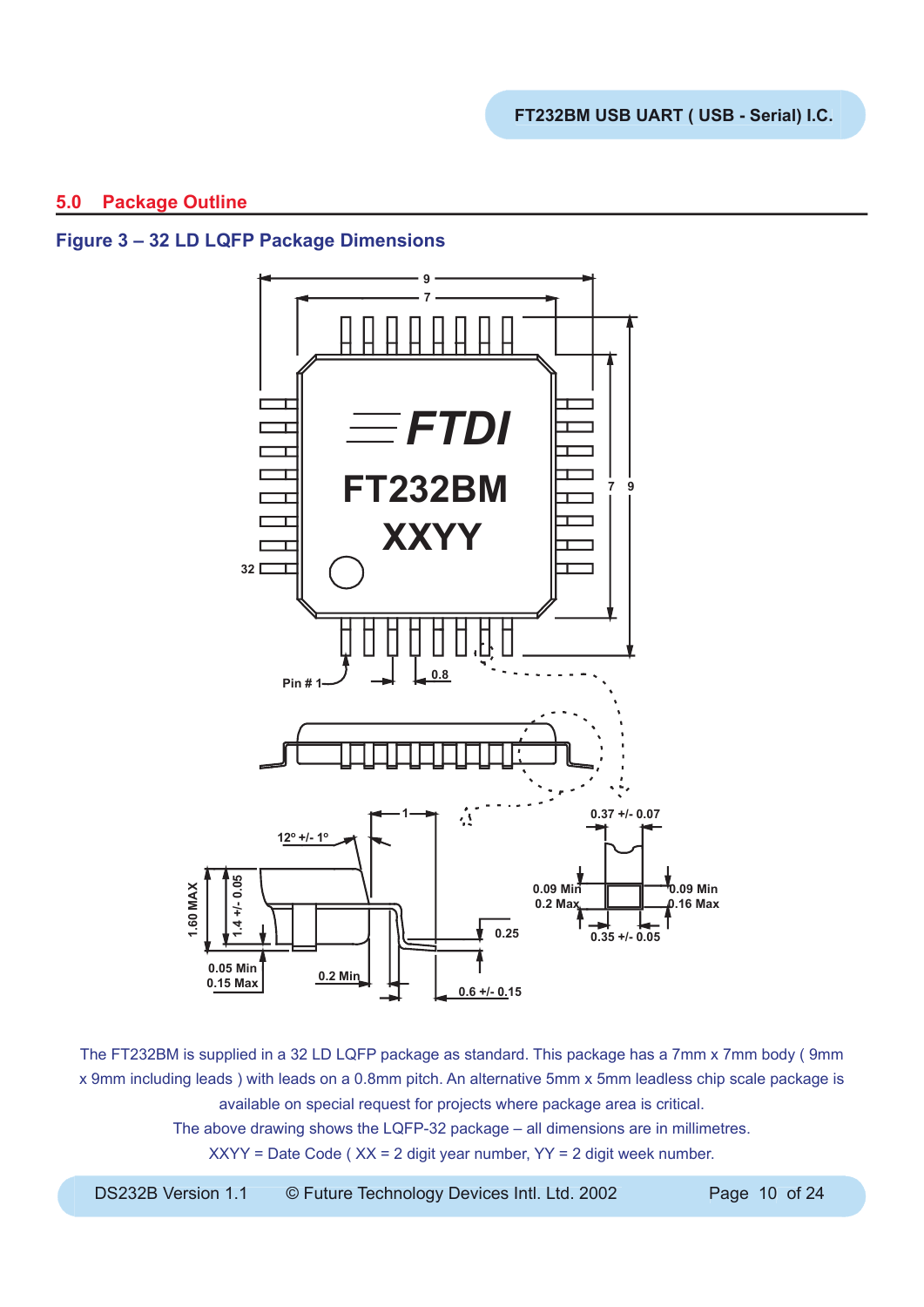## **6.0 Absolute Maximum Ratings**

These are the absolute maximum ratings for the FT232BM device in accordance with the Absolute Maximum Rating System (IEC 60134). Exceeding these may cause permanent damage to the device.

|           | • DC Output Current - Low Impedance Bidirectionals  24mA |  |
|-----------|----------------------------------------------------------|--|
|           |                                                          |  |
| $\bullet$ |                                                          |  |
|           |                                                          |  |
|           |                                                          |  |

## **6.1 D.C. Characteristics**

## **DC Characteristics (Ambient Temperature = 0 .. 70°C )**

#### **Operating Voltage and Current**

| <b>Parameter</b> | <b>Description</b>                    | <b>Min</b> | $\boldsymbol{Type}$ | Max  | Units | <b>Conditions</b>       |
|------------------|---------------------------------------|------------|---------------------|------|-------|-------------------------|
| Vcc1             | <b>VCC Operating Supply Voltage</b>   | 4.4        | 5.0                 | 5.25 |       |                         |
| Vcc2             | <b>VCCIO Operating Supply Voltage</b> | 3.0        | -                   | 5.25 |       |                         |
| Icc1             | <b>Operating Supply Current</b>       |            | 25                  | -    | mA    | <b>Normal Operation</b> |
| $lcc2$           | <b>Operating Supply Current</b>       |            | 180                 | 200  | uA    | USB Suspend ** Note 1   |

*Note 1 – Supply current excludes the 200uA nominal drawn by the external pull-up resistor on USB DP.*

## **UART IO Pin Characteristics ( VCCIO = 5.0v )**

| <b>Parameter</b> | <b>Description</b>         | <b>Min</b> | $\bm{Type^+}$ | <b>Max</b> | Units | <b>Conditions</b> |
|------------------|----------------------------|------------|---------------|------------|-------|-------------------|
| Voh              | Output Voltage High        | 4.4        | -             | 4.9        |       | $Isource = 2mA$   |
| Vol              | Output Voltage Low         | 0.1        | -             | 0.7        |       | $l \sin k = 4 mA$ |
| Vin              | Input Switching Threshold  | 1.1        | 1.5           | 1.9        |       | Note 2            |
| <b>VHys</b>      | Input Switching Hysteresis |            | 200           |            | mV    |                   |

#### **UART IO Pin Characteristics ( VCCIO = 3.3v )**

| <b>Parameter</b> | <b>Description</b>         | Min | Typ                      | Max | <b>Units</b> | <b>Conditions</b> |
|------------------|----------------------------|-----|--------------------------|-----|--------------|-------------------|
| Voh              | Output Voltage High        | 2.7 |                          | 3.2 |              | source = $2mA$    |
| Vol              | Output Voltage Low         | 0.1 | $\overline{\phantom{a}}$ | 0.7 |              | $sin k = 4 mA$    |
| Vin              | Input Switching Threshold  | 1.0 | 1.4                      | 1.8 |              | Note 2            |
| <b>VHys</b>      | Input Switching Hysteresis |     | 200                      |     | mV           |                   |

*Note 2 – Inputs have an internal 200k pull-up resistor to VCCIO.*

DS232B Version 1.1 © Future Technology Devices Intl. Ltd. 2002 Page 11 of 24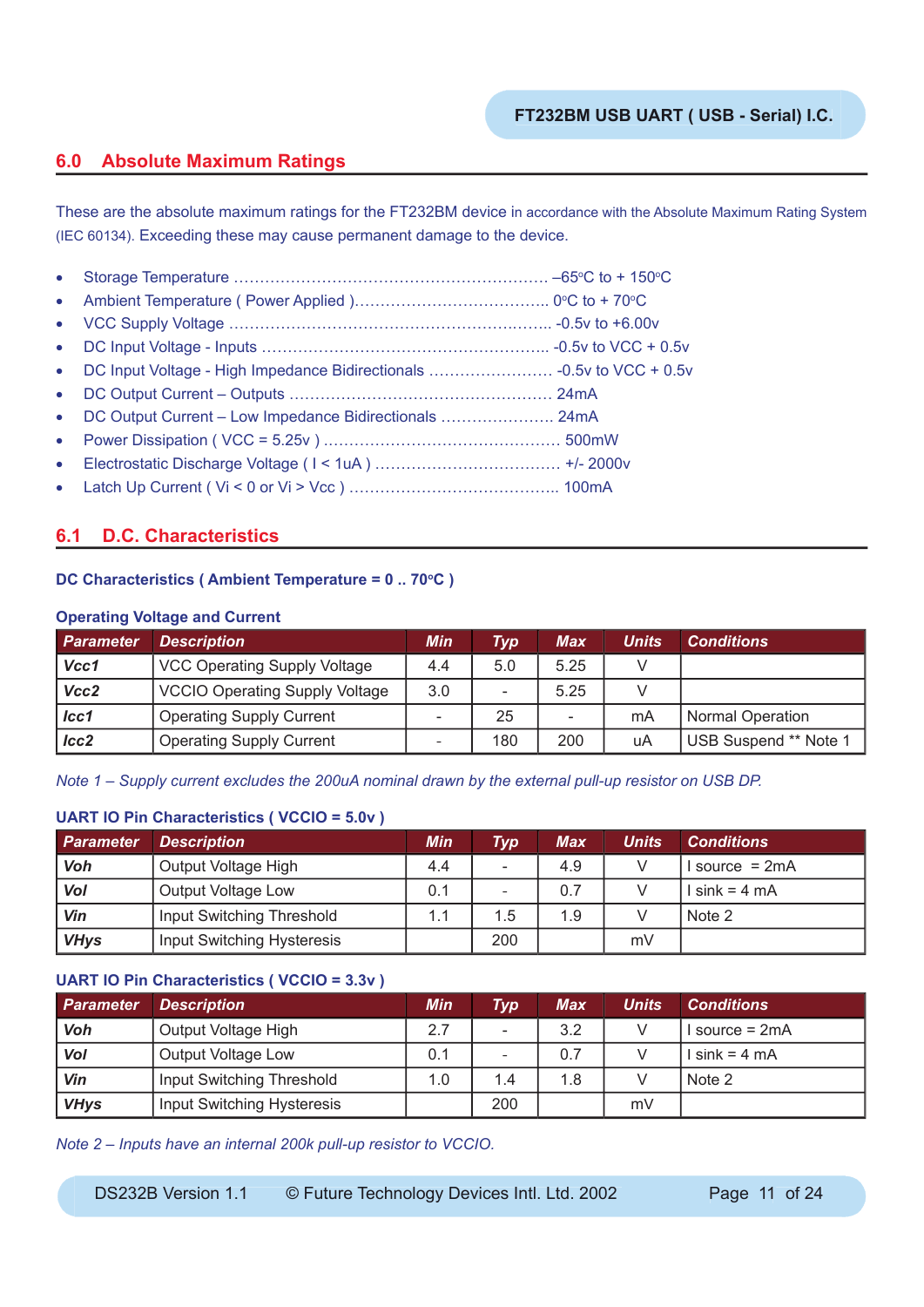## **XTIN / XTOUT Pin Characteristics**

| <b>Parameter</b> | <i>Description</i>        | Min | Typl | Max | Units | <b>Conditions</b> |
|------------------|---------------------------|-----|------|-----|-------|-------------------|
| <b>Voh</b>       | Output Voltage High       | 4.0 | -    | 5.0 |       | $Fosc = 6MHz$     |
| Vol              | Output Voltage Low        | 0.1 | -    | 1.0 |       | $Fosc = 6MHz$     |
| Vin              | Input Switching Threshold | 1.8 | 2.5  | 3.2 |       |                   |

#### **RESET#, TEST, EECS, EESK, EEDATA, IO Pin Characteristics**

| <b>Parameter</b> | <b>Description</b>         | Min | Typ | Max | Units | <b>Conditions</b> |
|------------------|----------------------------|-----|-----|-----|-------|-------------------|
| Voh              | Output Voltage High        | 4.4 | -   | 4.9 |       | source = $2mA$    |
| Vol              | Output Voltage Low         | 0.1 | -   | 0.7 |       | $\sin k = 4$ mA   |
| Vin              | Input Switching Threshold  | 1.1 | 1.5 | 1.9 |       | Note 3            |
| <b>VHys</b>      | Input Switching Hysteresis |     | 200 |     | mV    |                   |

*Note 3 – EECS and EEDATA pins have an internal 200k pull-up resistor to VCC*

#### **RSTOUT Pin Characteristics**

| <b>Parameter</b> | <i><b>Description</b></i> | Min | <b>Typ</b> | Max | <b>Units</b> | <b>Conditions</b> |
|------------------|---------------------------|-----|------------|-----|--------------|-------------------|
| Voh              | Output Voltage High       | 3.0 | -          | 3.6 |              | $Isource = 2mA$   |
| <b>lol</b>       | Leakage Current Tri-State |     | -          |     | uA           |                   |

## **USB IO Pin Characteristics**

| Parameter    | <b>Description</b>                    | <b>Min</b> | <b>Typ</b> | <b>Max</b> | <b>Units</b> | <b>Conditions</b>                                            |
|--------------|---------------------------------------|------------|------------|------------|--------------|--------------------------------------------------------------|
| <b>UVoh</b>  | IO Pins Static Output (High)          | 2.8        |            | 3.6v       | V            | $RI = 1k5$ to 3V3Out ( $D+$ )<br>$RI = 15k$ to GND ( $D -$ ) |
| <b>UVol</b>  | IO Pins Static Output (Low)           | 0          |            | 0.3        | V            | $RI = 1k5$ to 3V3Out ( $D+$ )<br>$RI = 15k$ to GND ( $D -$ ) |
| <b>UVse</b>  | Single Ended Rx Threshold             | 0.8        |            | 2.0        | V            |                                                              |
| <b>UCom</b>  | Differential Common Mode              | 0.8        |            | 2.5        | V            |                                                              |
| <b>UVDif</b> | <b>Differential Input Sensitivity</b> | 0.2        |            |            | V            |                                                              |
| <b>UDrvZ</b> | Driver Output Impedance               | 29         |            | 44         | ohm          | Note 4                                                       |

*Note 4 – Driver Output Impedance includes the external 27R series resistors on USBDP and USBDM pins.*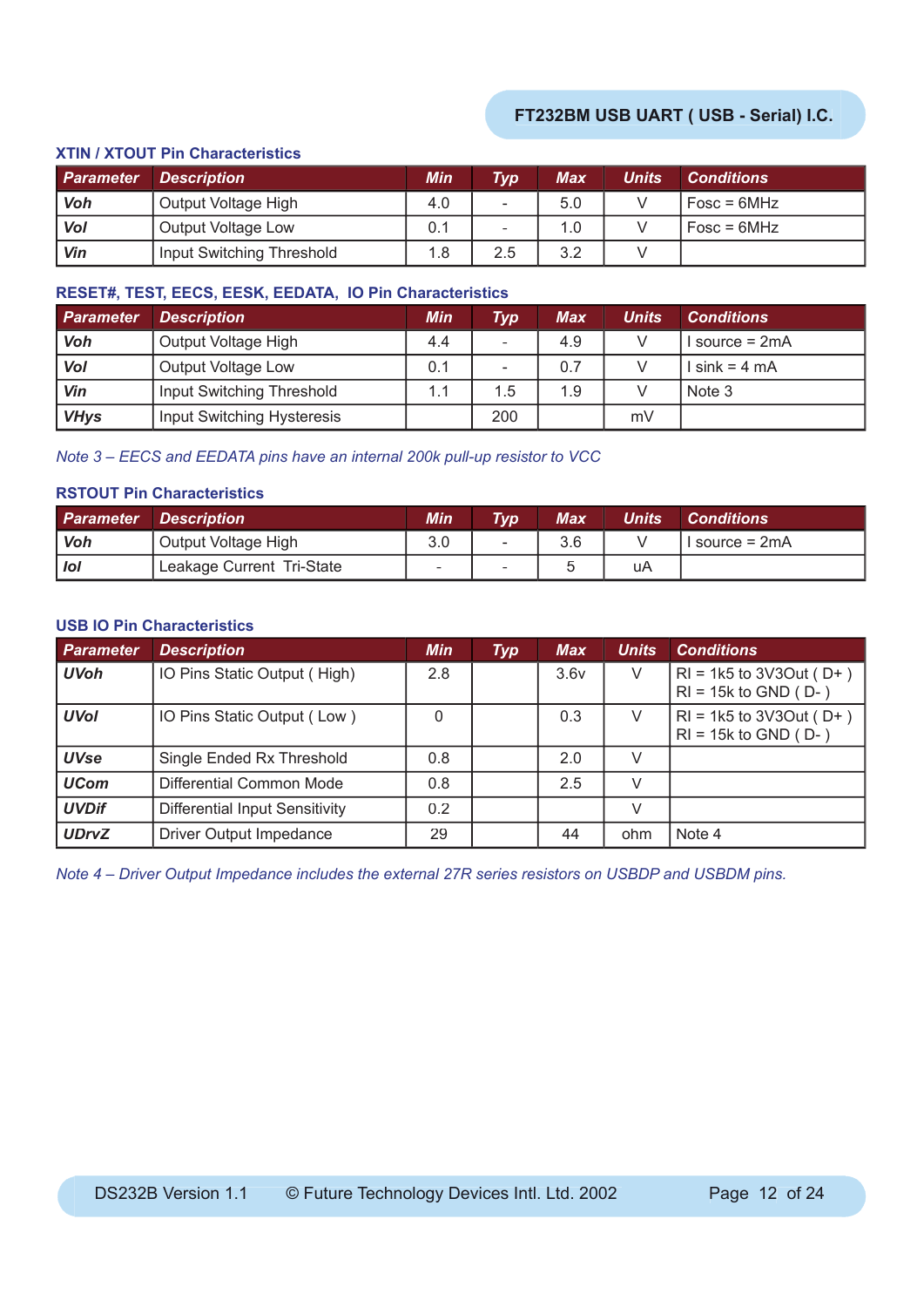## **7.0 Device Configuration Examples**

## **7.1 Oscillator Configurations**

**Figure 4 3 Pin Ceramic Resonator Configuration** 



## **Figure 5 Crystal or 2-Pin Ceramic Resonator Configuration**



Figure 4 illustrates how to use the FT232BM with a 3-Pin Ceramic Resonator such as Murata Part # CSTLS6M00G53 or equivalent. 3-Pin resonators have the load capacitors built into the resonator so no external loading capacitors are required. This makes for an economical configuration. Though the typical accuracy of such a resonator is +/- 0.5% and is technically out-with the USB specification, it has been calculated that using such a device will work satisfactorily in practice with the FT232BM design.

Figure 5 illustrates how to use the FT232BM with a 6MHz Crystal or 2-Pin Ceramic Resonator. In this case, these devices do not have in-built loading capacitors so these have to be added between XTIN, XTOUT and GND as shown. A value of 27pF is shown as the capacitor in the example – this will be good for many crystals and some resonators but do select the value based on the manufacturers recommendations wherever possible. If using a crystal, use a parallel cut type. If using a resonator, see the previous note on frequency accuracy.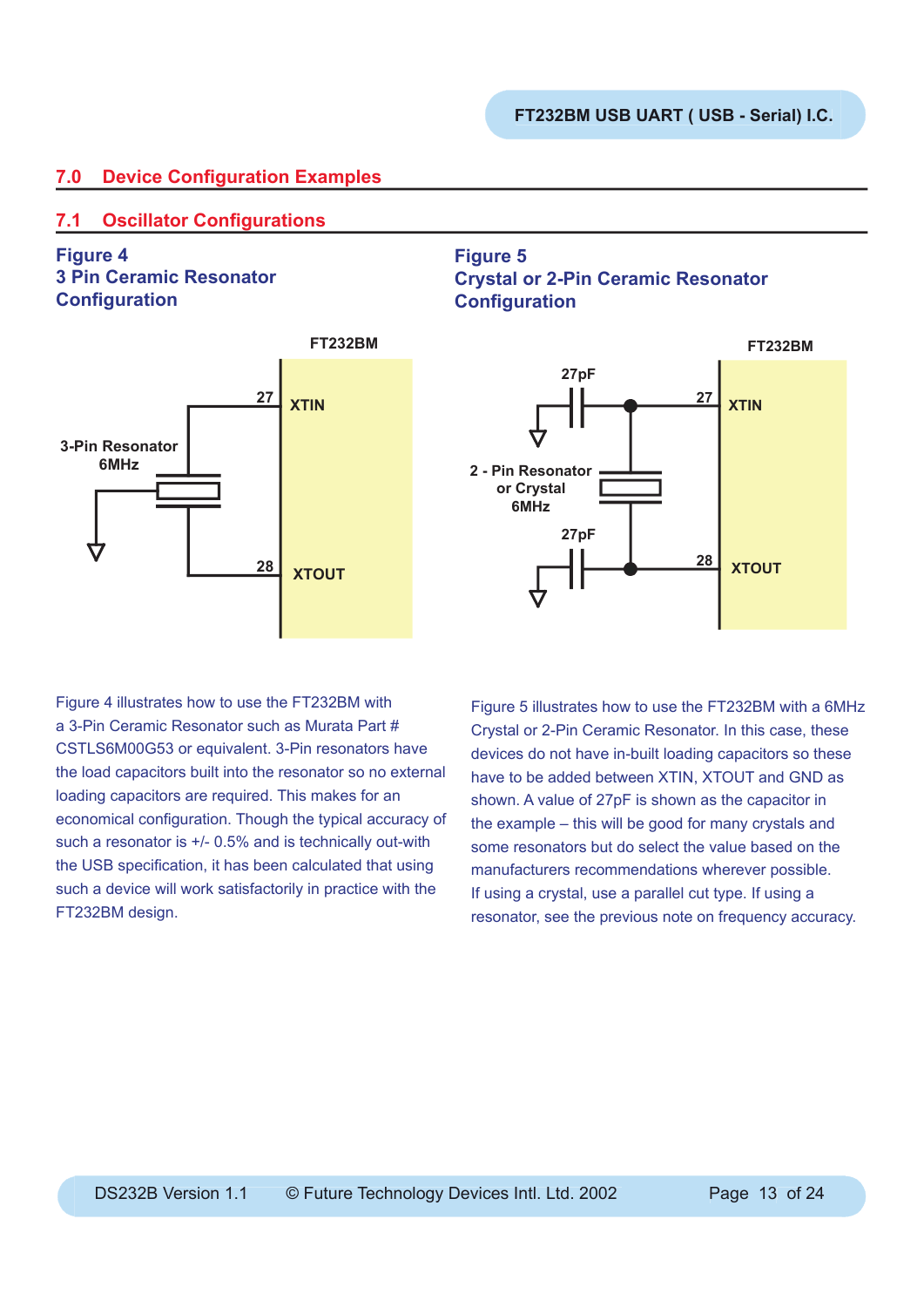## **7.2 EEPROM Configuration**

## **Figure 6 EEProm Configuration**



Figure 6 illustrates how to connect the FT232BM to the 93C46 ( 93C56 or 93C66 ) EEPROM. EECS ( pin 32 ) is directly connected to the chip select ( CS ) pin of the EEPROM. EESK ( pin 1 ) is directly connected to the clock ( SK ) pin of the EEPROM. EEDATA ( pin 2 ) is directly connected to the Data In ( Din ) pin of the EEPROM. There is a potential condition whereby both the Data Output ( Dout ) of the EEPROM can drive out at the same time as the EEDATA pin of the FT232BM. To prevent potential data clash in this situation, the Dout of the EEPROM is connected to EEDATA of the FT232BM via a 2k2 resistor.

Following a power-on reset or a USB reset, the FT232BM will scan the EEPROM to find out a) if an EEPROM is attached to the Device and b) if the data in the device is valid. If both of these are the case, then the FT232BM will use the data in the EEPROM, otherwise it will use it's built-in default values. When a valid command is issued to the EEPROM from the FT232BM, the EEPROM will acknowledge the command by pulling it's Dout pin low. In order to check for this condition, it

is necessary to pull Dout high using a 10k resistor. If the command acknowledge doesn't happen then EEDATA will be pulled high by the 10k resistor during this part of the cycle and the device will detect an invalid command or no EEPROM present.

There are two varieties of these EEPROMs on the market – one is configured as being 16 bits wide, the other is configured as being 8 bits wide. These are available from many sources such as Microchip, ST, SIS etc. The FT232BM requires EEPROMs with a 16-bit wide configuration such as the Microchip 93LC46B device. The EEPROM must be capable of reading data at a 1Mb clock rate at a supply voltage of 4.4v to 5.25v. Most available parts are capable of this.

Check the manufacturers data sheet to find out how to connect pins 6 and 7 of the EEPROM. Some devices specify these as no-connect, others use them for selecting 8 / 16 bit mode or for test functions. Some other parts have their pinout rotated by 90° so please select the required part and it's options carefully.

It is possible to "share" the EEPROM between the FT232BM and another external device such as an MCU. However, this can only be done when the FT232BM is in it's reset condition as it tri-states it's EEPROM interface at that time. A typical configuration would use four bit's of an MCU IO Port. One bit would be used to hold the FT232BM reset ( using RESET# ) on power-up, the other three would connect to the EECS, EESK and EEDATA pins of the FT232BM in order to read / write data to the EEPROM at this time. Once the MCU has read / written the EEPROM, it would take RESET# high to allow the FT232BM to configure itself and enumerate over USB.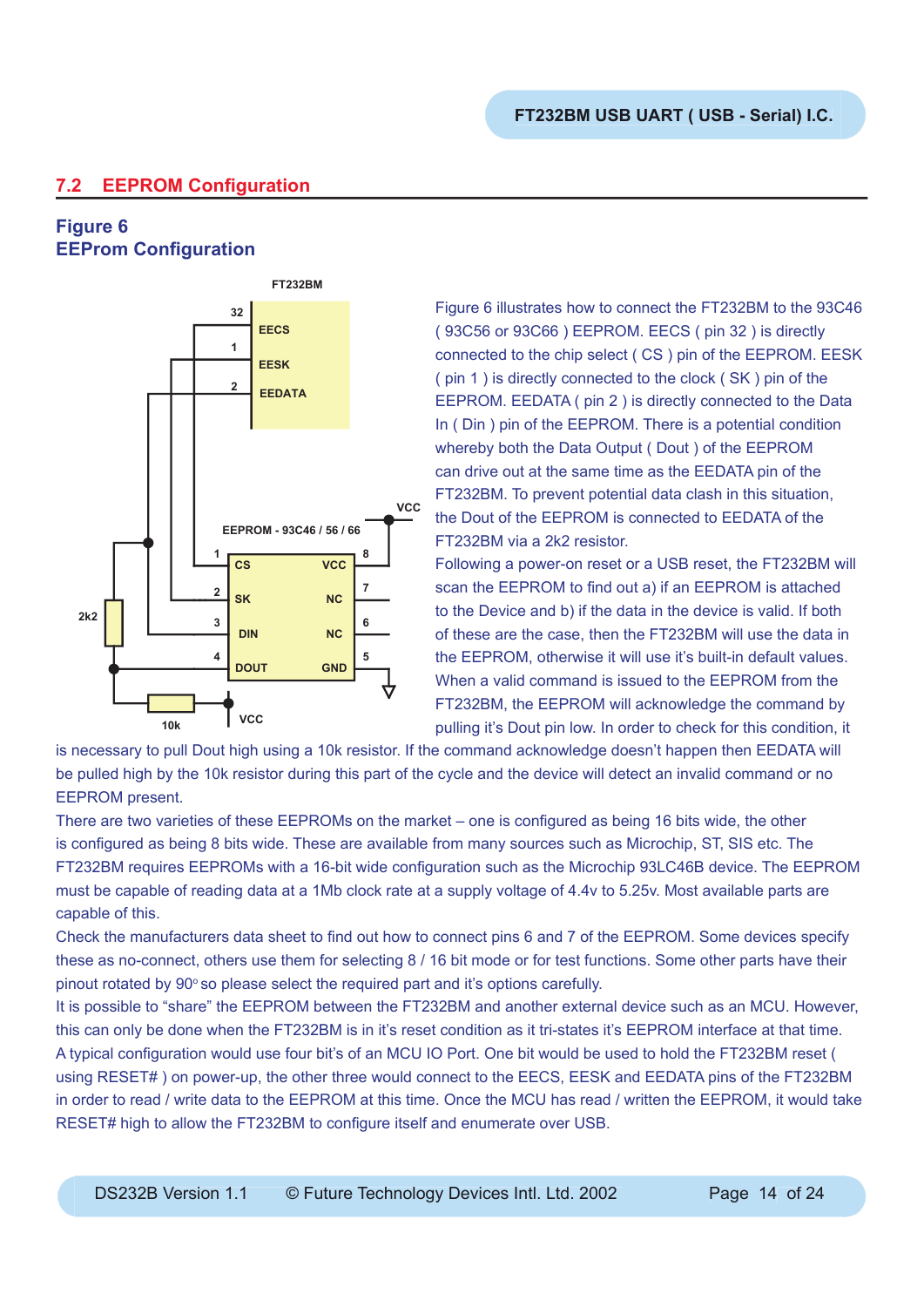## **7.3 USB Bus Powered and Self Powered Configuration**

## **Figure 7 USB Bus Powered Configuration**



Figure 7 illustrates a typical USB bus powered configuration. A USB Bus Powered device gets its power from the USB bus. Basic rules for USB Bus power devices are as follows –

- a) On plug-in, the device must draw no more than 100mA
- b) On USB Suspend the device must draw no more than 500uA.
- c) A Bus Powered High Power Device ( one that draws more than 100mA ) should use the PWREN# pin to keep the current below 100mA on plug-in and 500uA on USB suspend.
- d) A device that consumes more than 100mA can not be plugged into a USB Bus Powered Hub
- e) No device can draw more that 500mA from the USB Bus.

POWERCTL ( pin 14 ) is pulled low to tell the device to use a USB Bus Power descriptor. The power descriptor in the EEPROM should be programmed to match the current draw of the device.

A Ferrite Bead is connected in series with USB power to prevent noise from the device and associated circuitry ( EMI ) being radiated down the USB cable to the Host. The value of the Ferrite Bead depends on the total current required by the circuit – a suitable range of Ferrite Beads is available from Steward ( www.steward.com ) for example Steward Part # **MI0805K400R-00 also available as DigiKey Part #** 240-1035-1.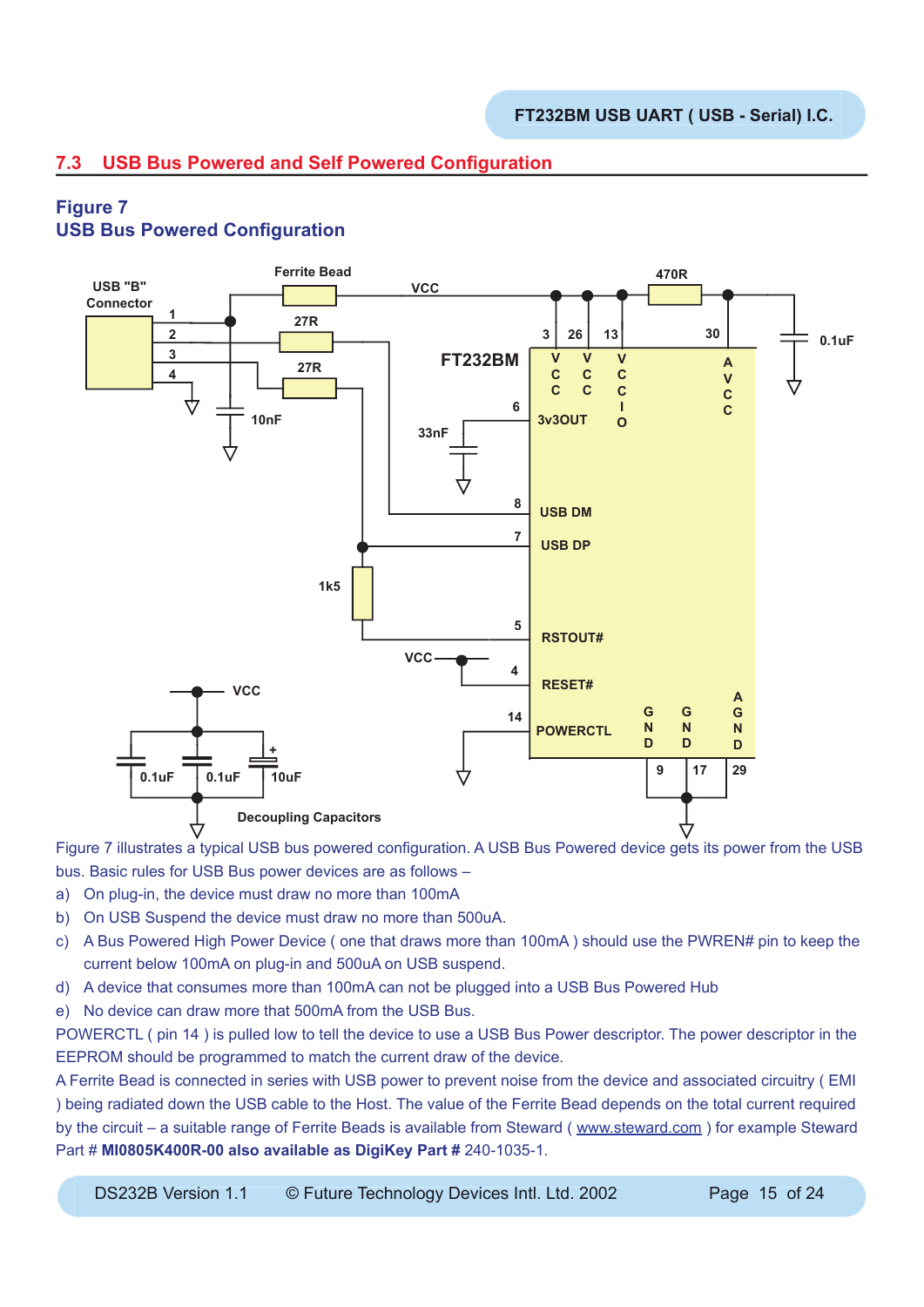

## **Figure 8 USB Self Powered Configuration (1)**

–

Figure 8 illustrates a typical USB self powered configuration. A USB Self Powered device gets its power from its own POWER SUPPLY and does not draw current from the USB bus. Basic rules for USB Self power devices are as follows

- a) A Self-Powered device should not force current down the USB bus when the USB Host or Hub Controller is powered down.
- b) A Self Powered Device can take as much current as it likes during normal operation and USB suspend as it has its own POWER SUPPLY.
- c) A Self Powered Device can be used with any USB Host and both Bus and Self Powered USB Hubs

POWERCTL ( pin 14 ) is pulled high to tell the device to use a USB Bus Power descriptor. The power descriptor in the EEPROM should be programmed to a value of zero.

To meet requirement a), the 1k5 pull-up circuit on USB DP has to be modified to prevent the device forcing current into the USB DP line via the 1k5 pull-up when the host or hub is powered down. Failure to do this may cause some USB host or hub controllers to power up erratically. A NPN small signal transistor ( 2N3906 ) is used to sense the power on the USB bus. It is connected as an emitter-follower circuit so that when there is power on the USB bus the transistor will saturate and pull the 1k5 resistor to the voltage of RSTOUT#. When the USB power is off, the transistor will turn off thus preventing current flow into the USB DP line.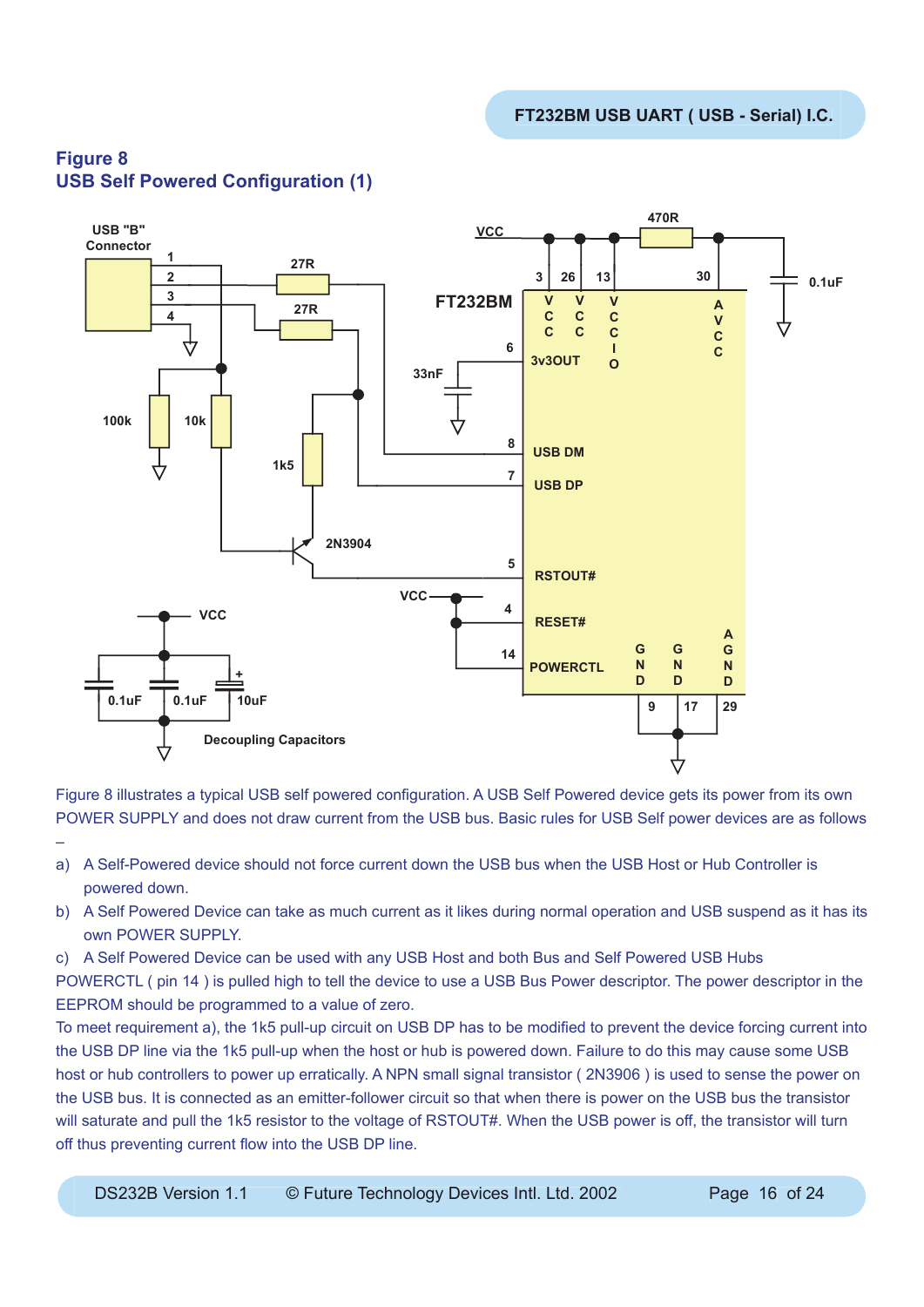#### **470R USB "B" VCC Connector 1 27R 2 3 26 13**  $30$   $\phantom{0}$   $\phantom{0}$   $\phantom{0}$   $\phantom{0}$   $\phantom{0}$   $\phantom{0}$   $\phantom{0}$   $\phantom{0}$   $\phantom{0}$   $\phantom{0}$   $\phantom{0}$   $\phantom{0}$   $\phantom{0}$   $\phantom{0}$   $\phantom{0}$   $\phantom{0}$   $\phantom{0}$   $\phantom{0}$   $\phantom{0}$   $\phantom{0}$   $\phantom{0}$   $\phantom{0}$   $\phantom{0}$   $\phantom{0}$  **3 FT232BM V V V A 27R C 4 C C V C C C C** 4 **6 I C 3v3OUT O 33nF 4k7 8 USB DM USB DP <sup>7</sup> 10k 1k5 5 RSTOUT# 4 RESET# VCC A VCC G G <sup>14</sup> <sup>G</sup> N N N POWERCTL D D D + 9 17 29 0.1uF 0.1uF 10uF Decoupling Capacitors**

**USB Self Powered Configuration (2)** 

Figure 9 illustrates a variant of the circuit shown in Figure 8. This time, the 1k5 pull-up resistor on USB DP is connected to RSTOUT# as per the bus-power circuit. However, the USB Bus Power is used to control the RESET# Pin of the FT232BM device. When the USB Host or Hub power is off, RESET# will go low and the device will be held in reset. As RESET# is low, RSTOUT# will also be low, so no current will be forced down USB DP via the 1k5 pull-up resistor.

Note : When the FT232B is in reset, the UART interface pins all go tri-state. These pins have internal 200k pull-up resistors to VCC-IO so they will gently pull high unless driven by some external logic.

Which of the two configurations to use depends on the nature of the peripheral design. With the configuration of Figure 8, the FT232BM is "live" – when power to the USB port is shut off, there will be no activity on the USB bus and the device will enter low power sleep mode after a few milliseconds. In this configuration, the RESET# pin is still available if required.

In the Figure 9 configuration, the FT232BM is held in reset when the USB power is off. In reset, the FT232BM 6MHz oscillator will still be running and the device will not be in low power mode.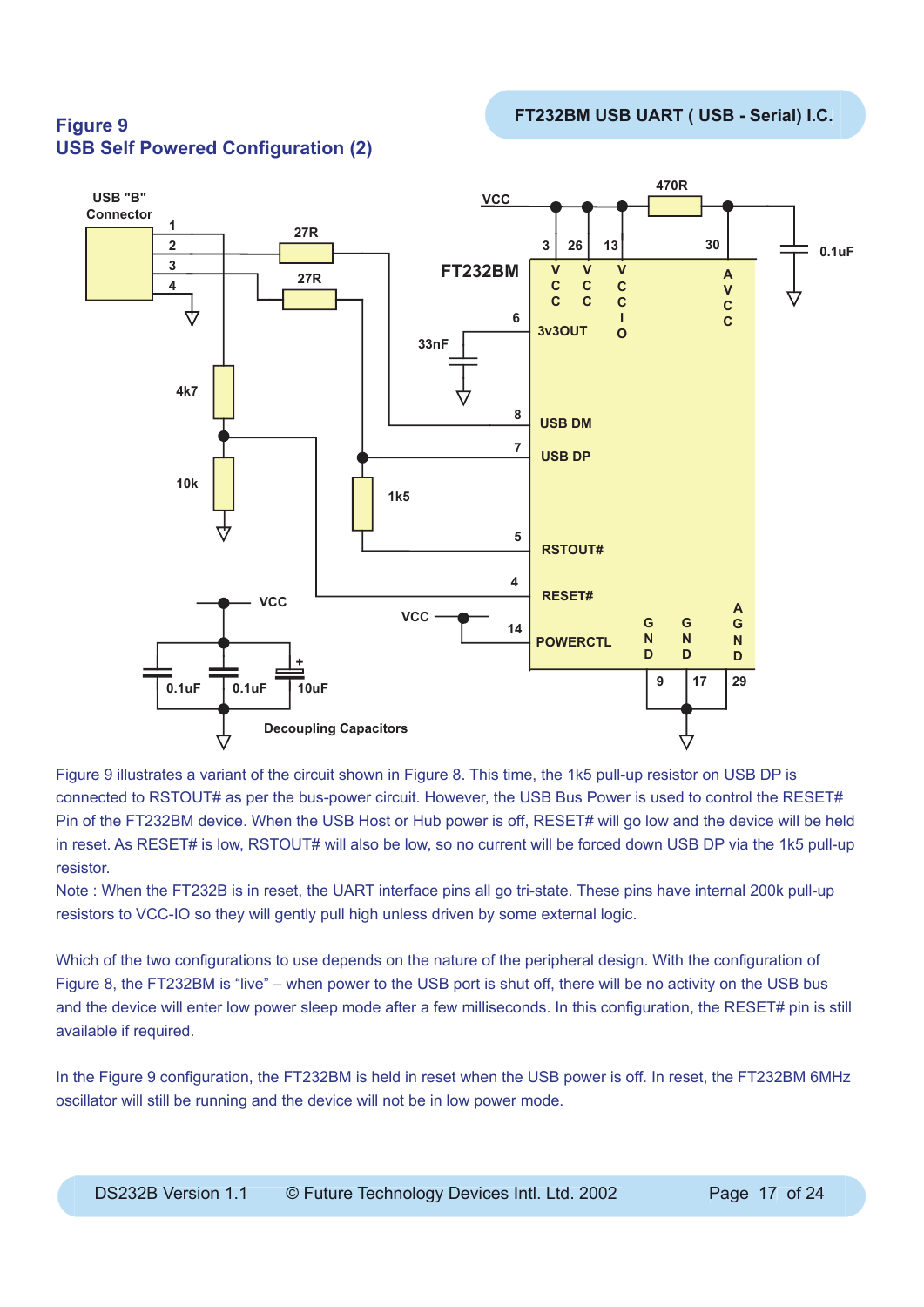## **7.4 UART Interface Configuration**

## **Figure 10 USB => RS232 Converter Configuration**



Figure 10 illustrates how to connect the UART interface of the FT232BM to a TTL – RS232 Level Converter I.C. to make a USB -> RS232 converter using the popular "213" series of TTL to RS232 level converters. These devices have 4 transmitters and 5 receivers in a 28 LD SSOP package and feature an in-built voltage converter to convert the 5v ( nominal ) VCC to the +/- 9volts required by RS232. An important feature of these devices is the SHDN# pin which can power down the device to a low quiescent current during USB suspend mode The device used in the example is a Sipex SP213EHCA which is capable of RS232 communication at up to 500k

baud. If a lower baud rate is acceptable, then several pin compatible alternatives are available such as Sipex SP213ECA , Maxim MAX213CAI and Analog Devices ADM213E which are good for communication at up to 115,200 baud. If a higher baud rate is desired, use a Maxim MAX3245CAI part which is capable of RS232 communication at rates of up to 1M baud. The MAX3245 is not pin compatible with the 213 series devices, also it's SHDN pin is active high so connect this to PWREN# instead of SLEEP#.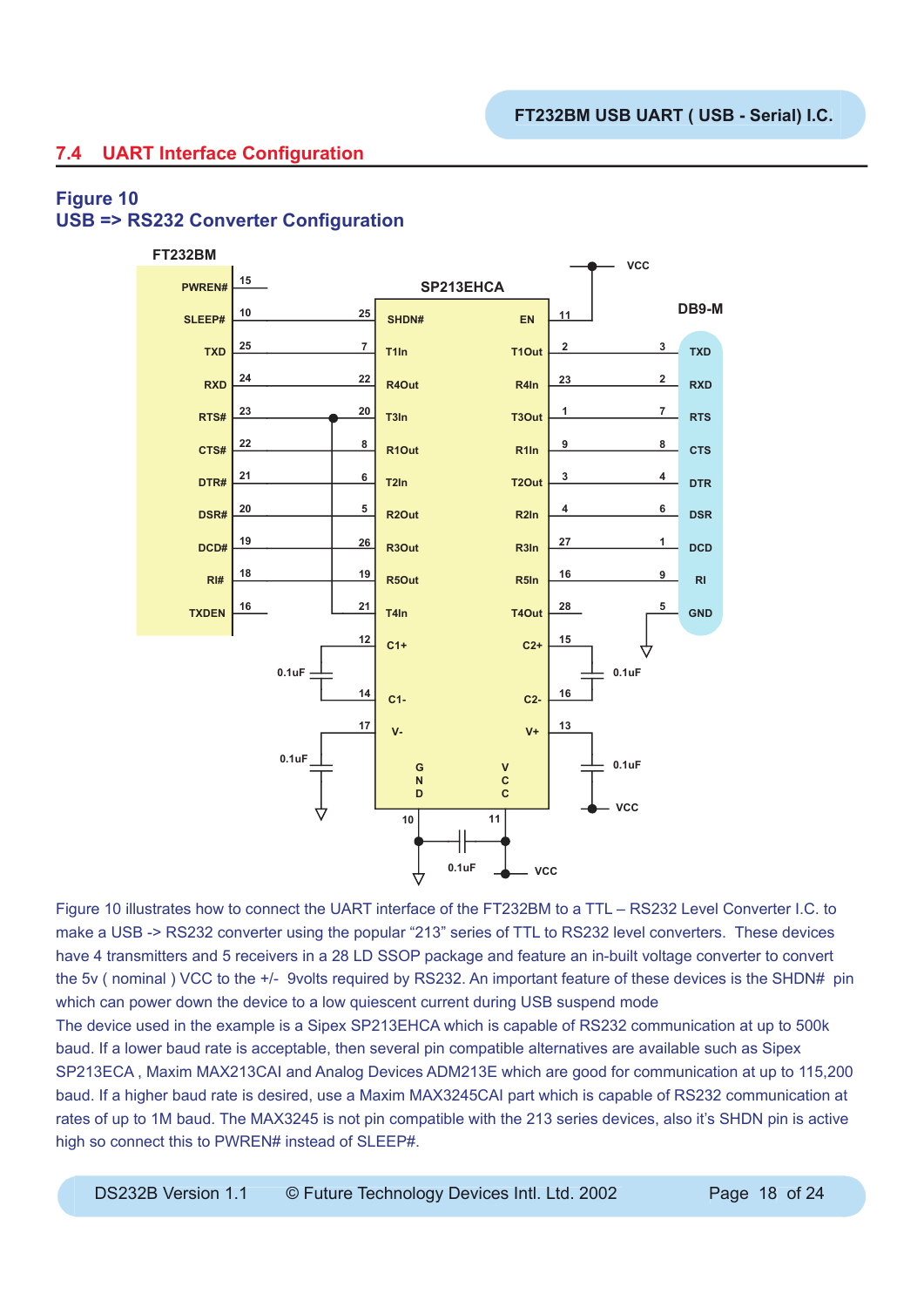

## **Figure 11 USB => RS422 Converter Configuration**

Figure 11 illustrates how to connect the UART interface of the FT232BM to a TTL – RS422 Level Converter I.C. to make a USB -> RS422 converter. There are many such level converter devices available – this example uses Sipex SP491 devices which have enables on both the transmitter and receiver. Because the transmitter enable is active high, it is connected to the SLEEP# pin. The receiver enable is active low and is connected to the PWREN# pin. This ensures that both the transmitters and receivers are enabled when the device is active, and disabled when the device is in USB suspend mode. If the design is USB BUS powered, it may be necessary to use a P-Channel logic level MOSFET ( controlled by PWREN# ) in the VCC line of the SP491 devices to ensure that the USB standby current of 500uA is met.

The SP491 is good for sending and receiving data at a rate of up to 5M Baud – in this case the maximum rate is limited to 3M Baud by the FT232BM.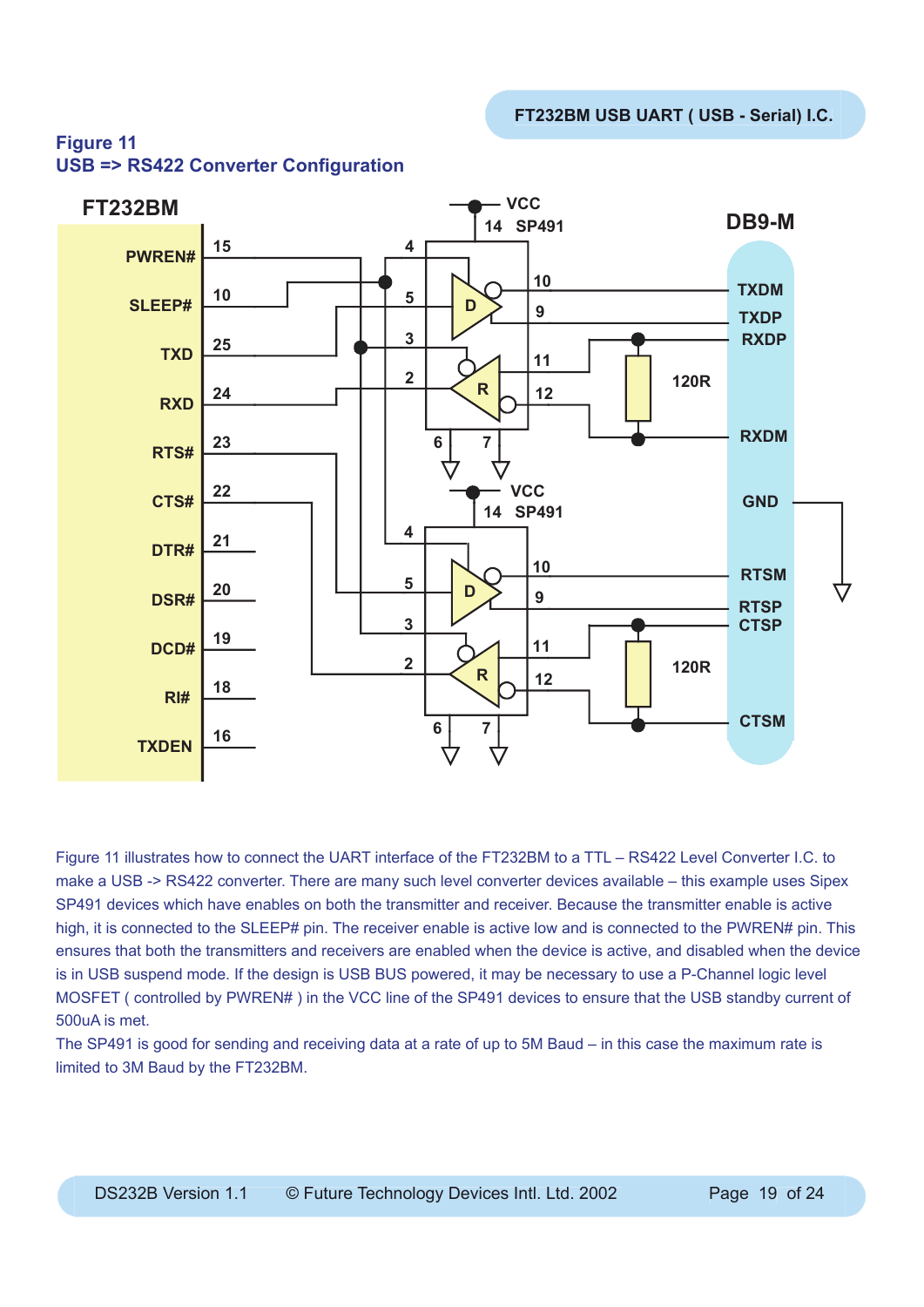## **Figure 12 USB => RS485 Converter Configuration**



Figure 12 illustrates how to connect the UART interface of the FT232BM to a TTL – RS485 Level Converter I.C. to make a USB => RS485 converter. This example uses the Sipex SP491 device but there are similar parts available from Maxim and Analog Devices amongst others. The SP491 is a RS485 device in a compact 8 pin SOP package. It has separate enables on both the transmitter and receiver. With RS485, the transmitter is only enabled when a character is being transmitted from the UART. The TXDEN pin on the FT232BM is provided for exactly that purpose and so the transmitter enable is wired to TXDEN. The receiver enable is active low, so it is wired to the PWREN# pin to disable the receiver when in USB suspend mode.

RS485 is a multi-drop network – i.e. many devices can communicate with each other over a single two wire cable connection. The RS485 cable requires to be terminated at each end of the cable. A link is provided to allow the cable to be terminated if the device is physically positioned at either end of the cable.

In this example the data transmitted by the FT232BM is also received by the device that is transmitting. This is a common feature of RS485 and requires the application software to remove the transmitted data from the received data stream. With the FT232BM it is possible to do this entirely in hardware – simply modify the schematic so that RXD of the FT232BM is the logical OR of the SP481 receiver output with TXDEN using an HC32 or similar logic gate.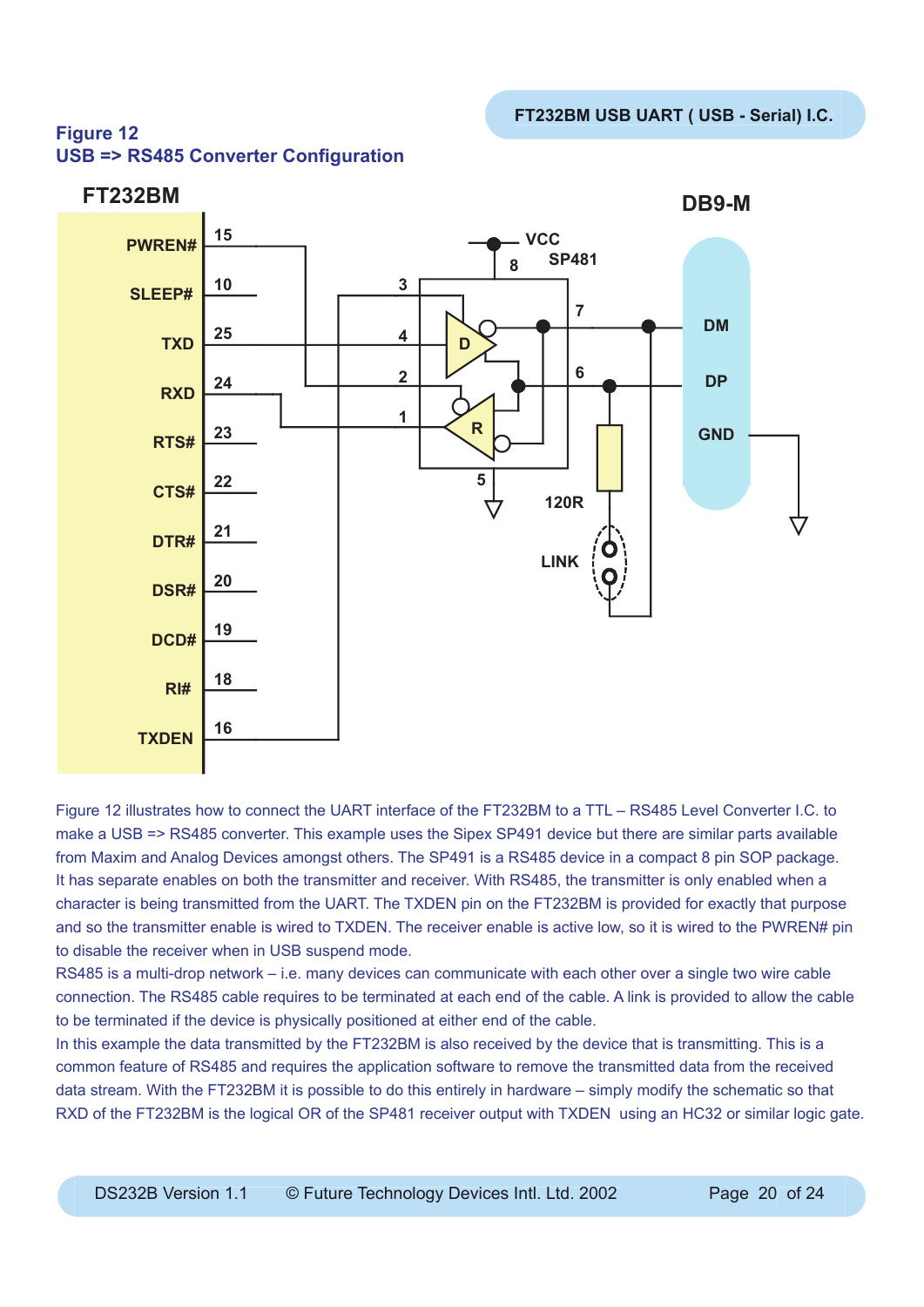## **7.5 LED Interface**



The FT232BM has two IO pins dedicated to controlling LED status indicators, one for transmitted data the other for received data. When data is being transmitted / received the respective pins drive from tri-state to low in order to provide indication on the LEDs of data transfer. A digital one-shot timer is used so that even a small percentage of data transfer is visible to the end user. Figure 13 shows a configuration using two individual LED's – one for transmitted data the other for received data. In Figure 14, the transmit and receive LED indicators are wire-or'd together to give a single LED indicator which indicates any transmit or receive data activity.

Another possibility ( not shown here ) is to use a 3 pin common anode tri-color LED based on the circuit in Figure 13 to have a single LED that can display activity in a variety of colors depending on the ratio of transmit activity compared to receive activity.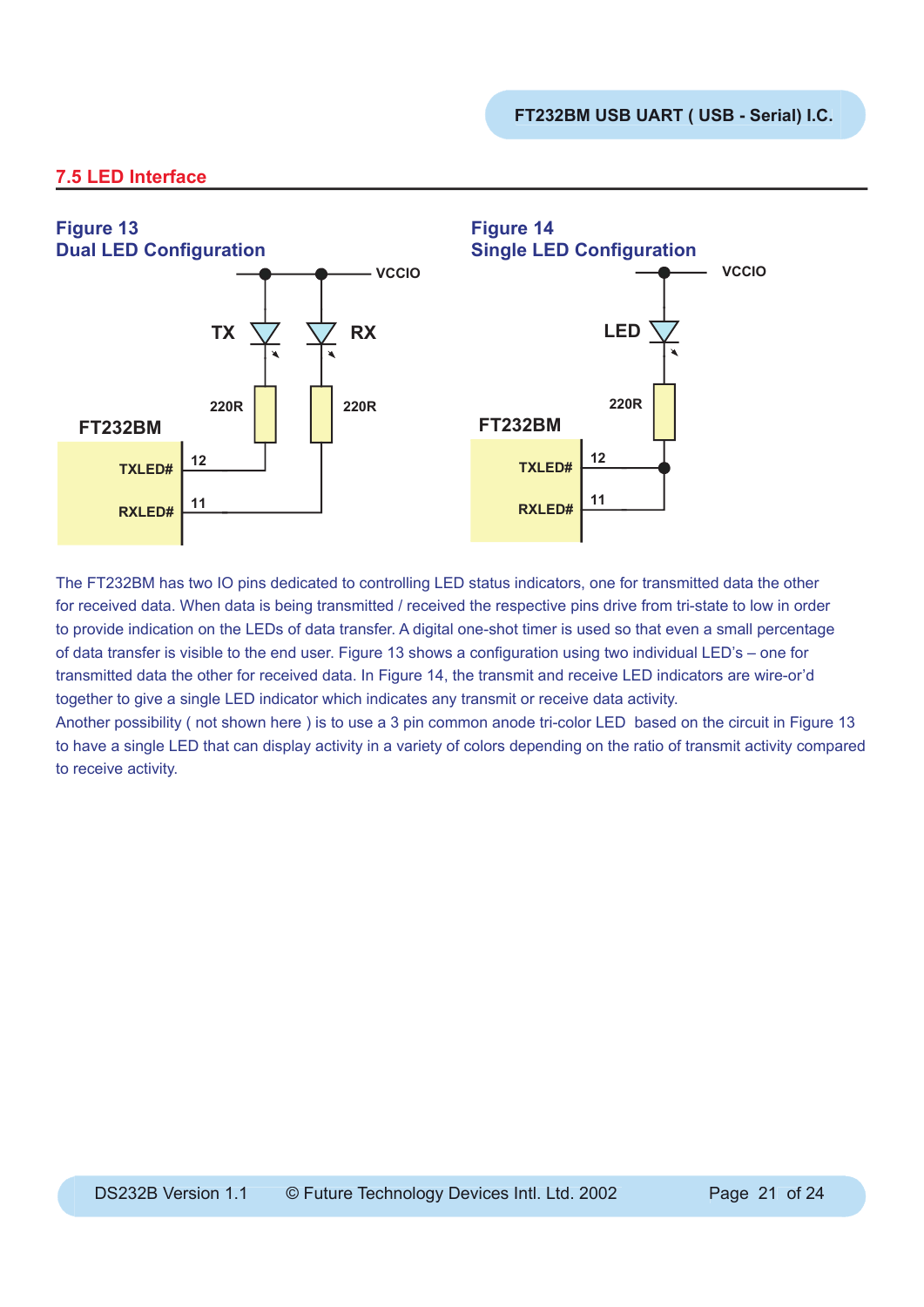## **7.6 Interfacing to 3.3v Logic**

## **Figure 15**

**Bus Powered Circuit with 3.3v logic drive / supply voltage**



Figure 15 shows how to configure the FT232BM to interface with a 3.3v logic device. In this example, a discrete 3.3v regulator is used to supply the 3.3v logic from the USB supply. VCCIO is connected to the output of the 3.3v regulator, which in turn will cause the UART interface IO pins to drive out at 3.3v level. For USB bus powered circuits some considerations have to be taken into account when selecting the regulator –

- a) The regulator must be capable of sustaining its output voltage with an input voltage of 4.4 volts. A Low Drop Out ( LDO ) regulator must be selected.
- b) The quiescent current of the regulator must be low in order to meet the USB suspend total current requirement of <= 500uA during USB suspend.

An example of a regulator family that meets these requirements is the MicroChip ( Telcom ) TC55 Series. These devices can supply up to 250mA current and have a quiescent current of under 1uA.

When using the FT232BM in a self powered USB design, simply connect VCCIO to the 3.3v supply rail of the external 3.3v logic. Suspend current is not a consideration for self powered designs.

In some cases, where only a small amount of current is required (  $\leq$  5mA), it may be possible to use the in-built regulator of the FT232BM to supply the 3.3v without any other components being required. In this case, connect VCCIO to the 3v3OUT pin of the FT232BM.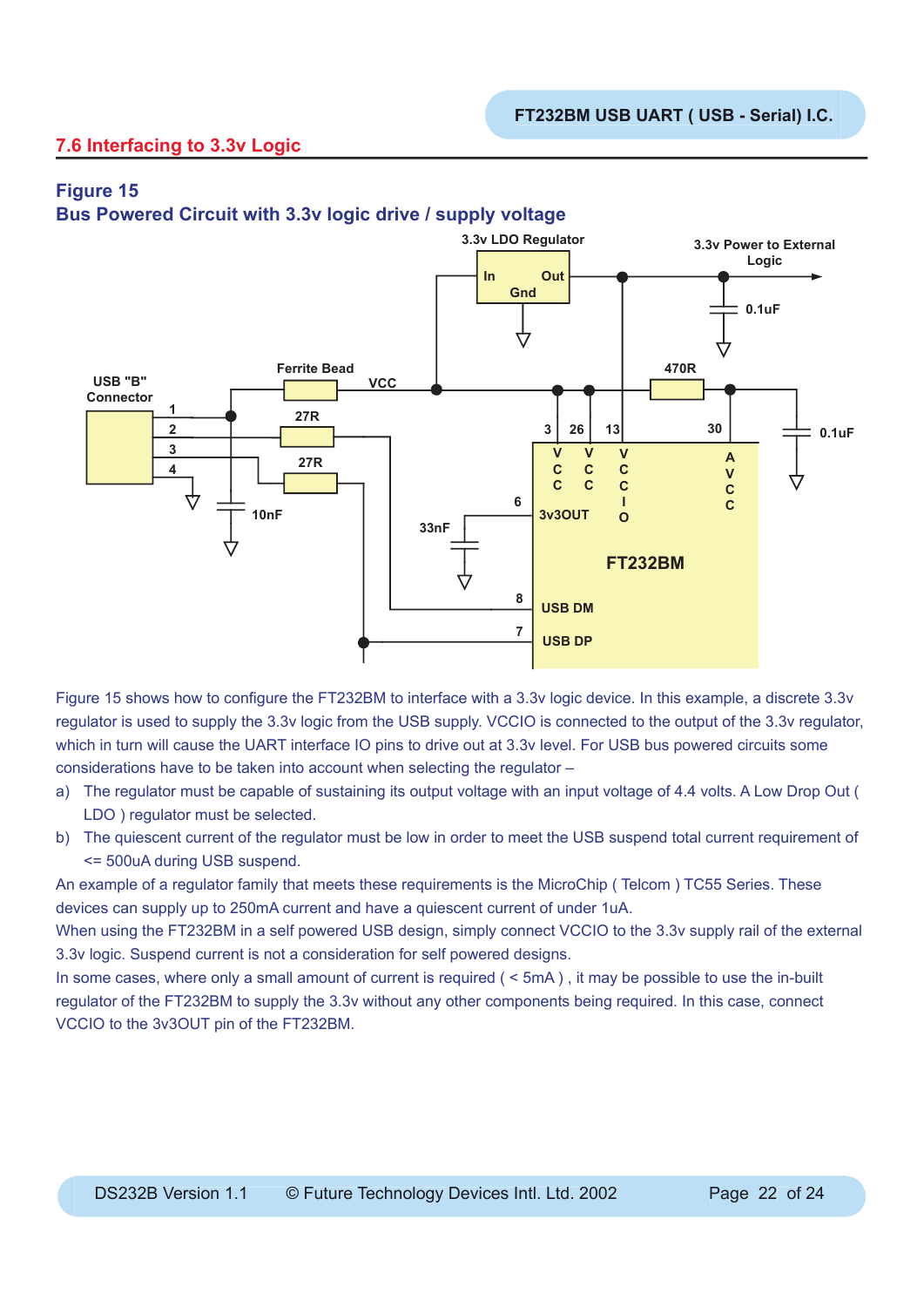## **7.7 Power Switching**

## **Figure 16**

## **Bus Powered Circuit ( <= 100mA ) with Power Control**



USB Bus powered circuits need to be able to power down in USB suspend mode in order to meet the <= 500uA total suspend current requirement ( including external logic ). Some external logic can power itself down into a low current state by monitoring the POWEREN# pin. For external logic that cannot power itself down in that way, the FT232BM provides a simple but effective way of turning off power to external circuitry during USB suspend.

Figure 16 shows how to use a discrete P-Channel Logic Level MOSFET to control the power to external logic circuits. A suitable device could be a Fairchild NDT456P or equivalent. This configuration is suitable for powering external logic where the normal supply current is  $\leq$  100mA and the logic to be controlled does not generate an appreciable current surge at power-up. For power switching external logic that takes over 100mA or generates a current surge on powerup we recommend that a dedicated power switch i.c with inbuilt "soft-start" is used instead of a MOSFET. A suitable power switch i.c. for such an application would be a Micrel ( www.micrel.com ) MIC2025-2BM or equivalent.

- Please note the following points in connection with power controlled designs –
- a) The logic to be controlled must have it's own reset circuitry so that it will automatically reset itself when power is re-applied on coming out of suspend.
- b) Set the soft pull-down option bit in the FT232BM EEPROM.
- c) For 3.3v power controlled circuits VCCIO must not be powered down with the external circuitry ( PWREN# gets it's VCC supply from VCCIO ). Either connect the power switch between the output of the 3.3v regulator and the external 3.3v logic OR if appropriate power VCCIO from the 3v3OUT pin of the FT232BM.

DS232B Version 1.1 © Future Technology Devices Intl. Ltd. 2002 Page 23 of 24